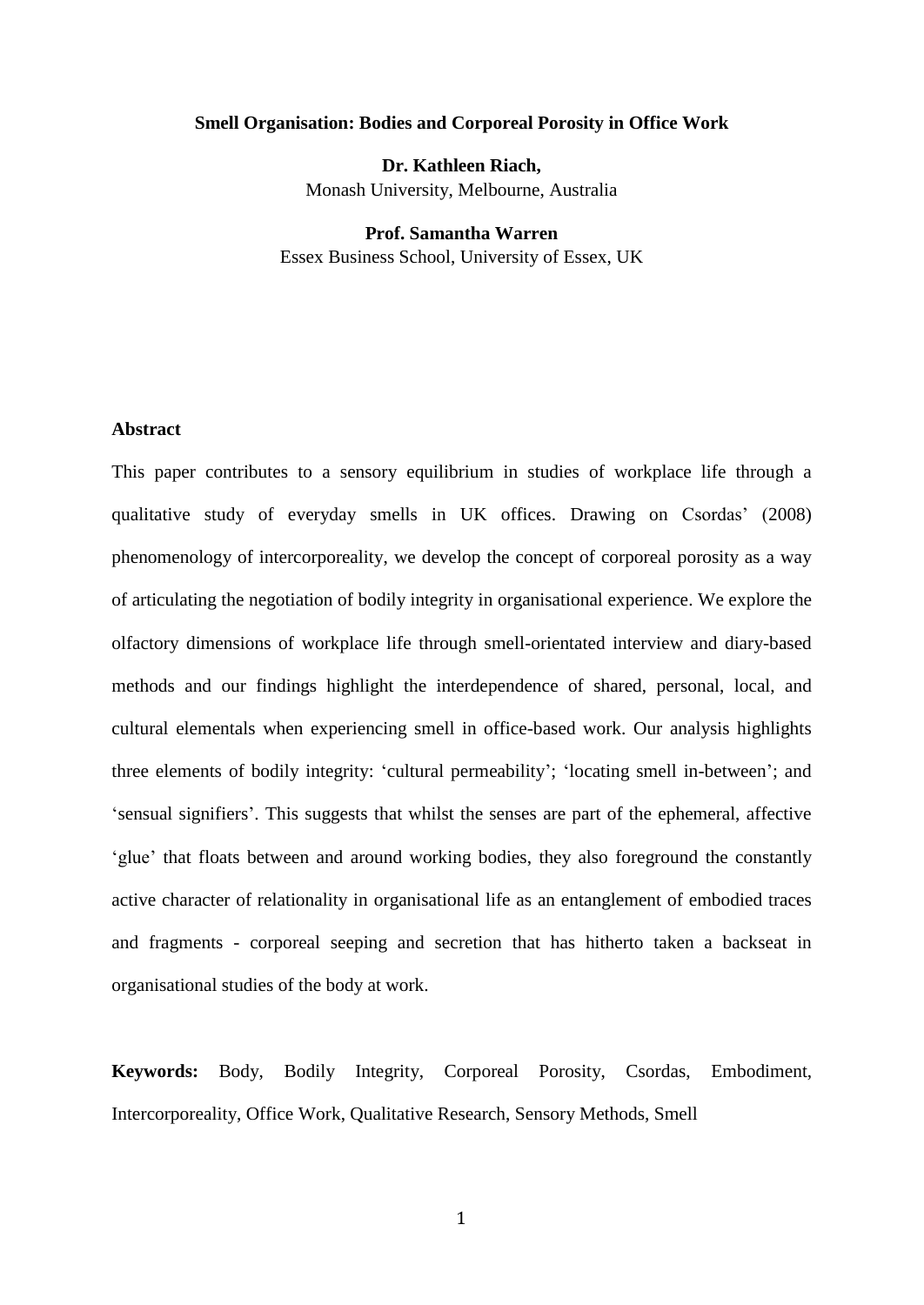## **Introduction**

Recent research acknowledges organisational experience as seen, touched, felt or heard (Cunliffe and Coupland, 2012; Hindmarsh and Pilnick, 2007; Hockey, 2009). In this article, we focus on smell as a phenomenon par excellence for acknowledging that embodied lived experiences of work in organisations are not only felt and known through the body, but play a fundamental role in the ontological imperative of embodied subjectivity – understood here as 'bodily integrity' (Shildrick, 2010; Weiss, 1999). We argue that the porosity of the body must be considered when exploring how conditions of bodily possibility are experienced and transformed – a thesis empirically highlighted in the incorporation and morphology of the sensual world. As a small number of studies have already recognised (e.g. Corbett, 2006; Hockey, 2009; Martin, 2002), the ephemerality of smell presents opportunities to explore the corporeal dimensions of embodiment as not only situated on the body but continually moving in and through a permeable body (Ingold, 2011). As such, 'the boundaries of a living body are open and indeterminate: more like membranes than barriers […] so that it is very difficult to discern, at any moment, precisely where this living body begins and where it ends' (Abram, 1996: 46-47). This position provides an opportunity to extend current focus on the dialectical relations of discourse and flesh through forefronting a particularity of movement into the body - important but underexplored bodily vectors in embodied debates. To mobilise this perspective, we situate our study within Csordas' treatise on intercorporeality in order to empirically explore the experience of smell at work for 14 white-collar office employees in the UK.

As the inaugural issue of the journal *Senses and Society* (2006: 5) argues, the senses are 'fundamental to our experience of reality, and the sociality of sensation cries out for more concerted attention'. Smell is an inherent part of the broader inter-sensory life: a life that is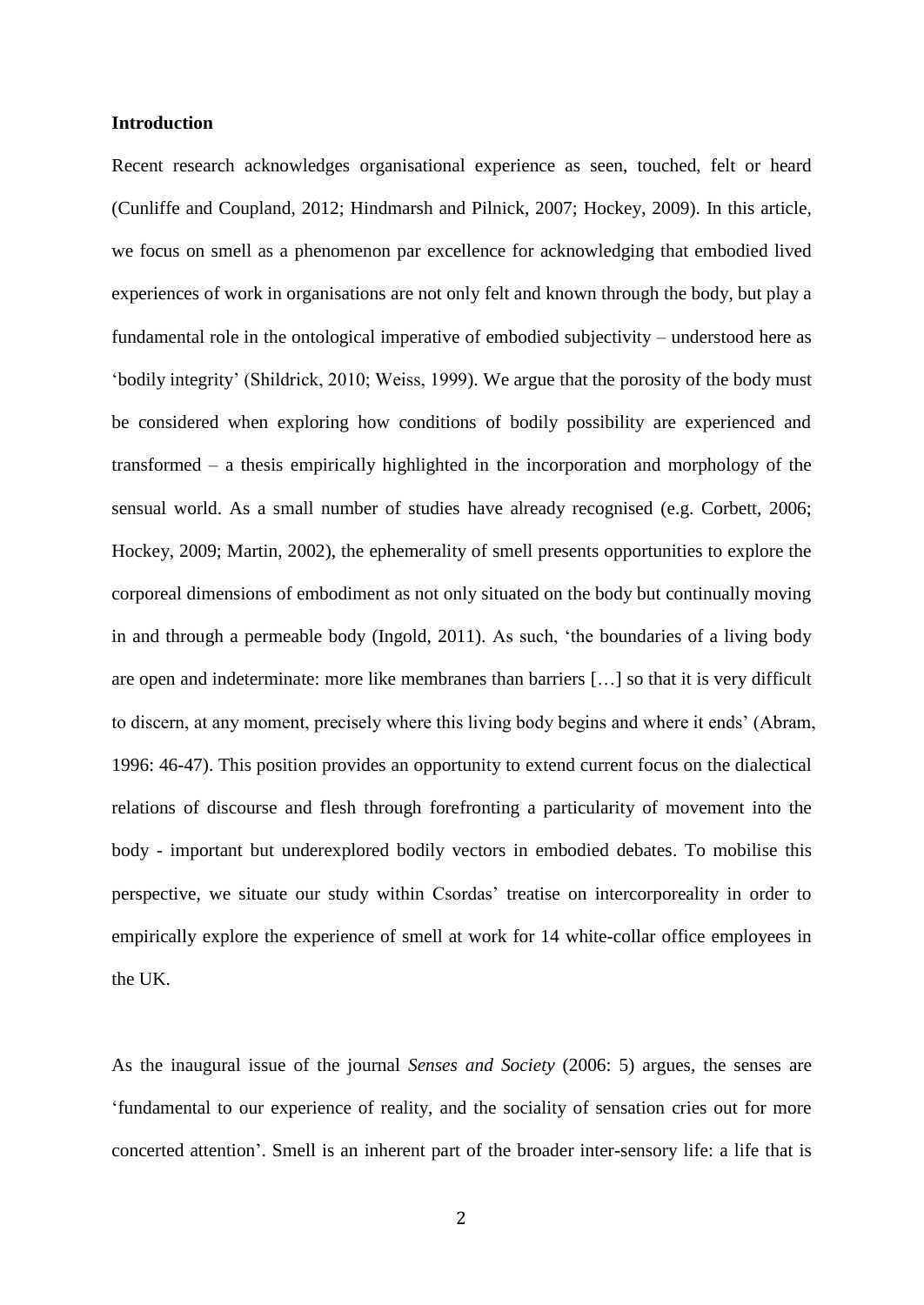invariably experienced through synesthetic social relations, and not 'sliced up along the lines of the sensory pathways by which we enter into it' (Ingold, 2011: 136). However, it can be argued that smell has unique characteristics which merit its study as a phenomenon in its own right, and as a useful 'entry point' into the sensorium. Unlike other sensorial apparatus which transduce via electrical impulses, smell has a direct neural pathway to the limbic system, which is one of the oldest parts of the brain and also responsible for memory and emotion (Shepherd, 2005). As Gell (1977) suggests, smell is also unique in its 'semiological ambiguity'. On the one hand it cannot be understood purely as a sign-system due to its physiological characteristics, but on the other, it cannot be understood as solely biological since it is intertwined with experience, symbolism and meaning. Thus smell is not just a 'sensation', but instead is one element of an experiential system that summons us to the world so that both the world and our selves are constituted through that experience. While the olfactory process occurs within milliseconds, its immediate and intimate connection to memories or emotions has contributed to its reputation as a potent sense (Verbeek and van Campen, 2013). The opportunity to influence stakeholder behaviours via smell has not been lost on marketers, commerce or institutions (Davies et al., 2003; Lindstrom, 2010; Morrin, 2010; Shepherd, 2010; Williams, 2000). These reports, so far confined largely to media and/ or popular texts, suggest the need for a sustained debate on the experience of smell in organisational settings that considers the social, cultural and bodily processes at play - or at stake - in these endeavours. How does smell engagement as a 'somatic mode of attention', or deep attachment (Csordas, 1993) constitute or reproduce relations between workers, coworkers and their surroundings? In what ways is smelling situated in, or abstracted from, the propinquities of organisational life? And to what extent does smell provide a means of understanding the often unspoken dimensions of porous bodies working alongside other porous bodies?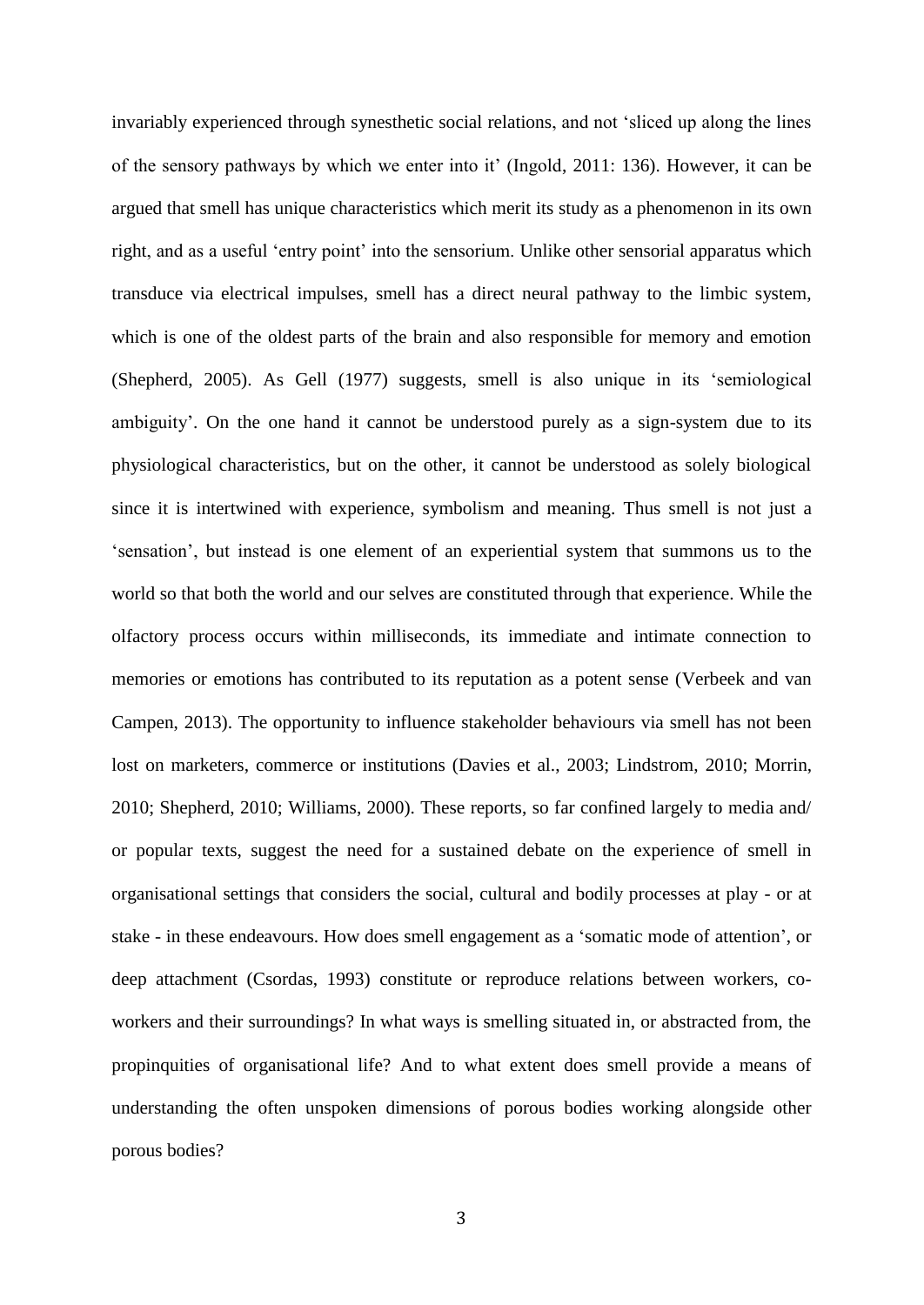To a large extent, situating bodies as active meaning makers, socially situated subjects and biologically material entities remains a problematic at the heart of exploring the lived experience of work in organisations. Recent accounts of organisational bodies have departed from traditional interpretations of a passive vessel towards an appreciation of its active role in the constitution of workplace relations (Cunliffe and Coupland, 2012; Dale, 2001; Driver, 2008). An important aspect of research examining embodied sociality has been to explore how the lived experience of a changing body is negotiated alongside meanings or discourses surrounding the professional body that follow rationalist archetypes ascribed in professional ideologies of work (Haynes, 2008). However, while the pervasiveness of various technologies to control the self has been previously accounted for through a focus on discourse as written on the body, this rarely extends to the sustained utility of phenomenological 'fleshiness' and a consideration of the theoretical *and* corporeal porosity of bodies. Specifically, empirical explorations that focus on corporeality often fall into what Dale (2001: 71) calls an ' "anatomising urge" [...] (trying) to render the body visible, inside and out'. However, their analysis does suggest the importance of teasing out how the interplay between culture and the body is experienced at the level of everyday action and negotiation in particular organisational settings. This encapsulates not only the communal processes involved in being and becoming as bodily, but how this is also constituted through the active negotiation of what goes *in and out* of the body – something of equal ontological consideration when thinking about embodied lives. To explore the complexity of these experiences, and in so doing understand the body's potential to create, assert and shape selfhood, it is imperative to recognise the utility of the senses in highlighting the negotiation of such permeability.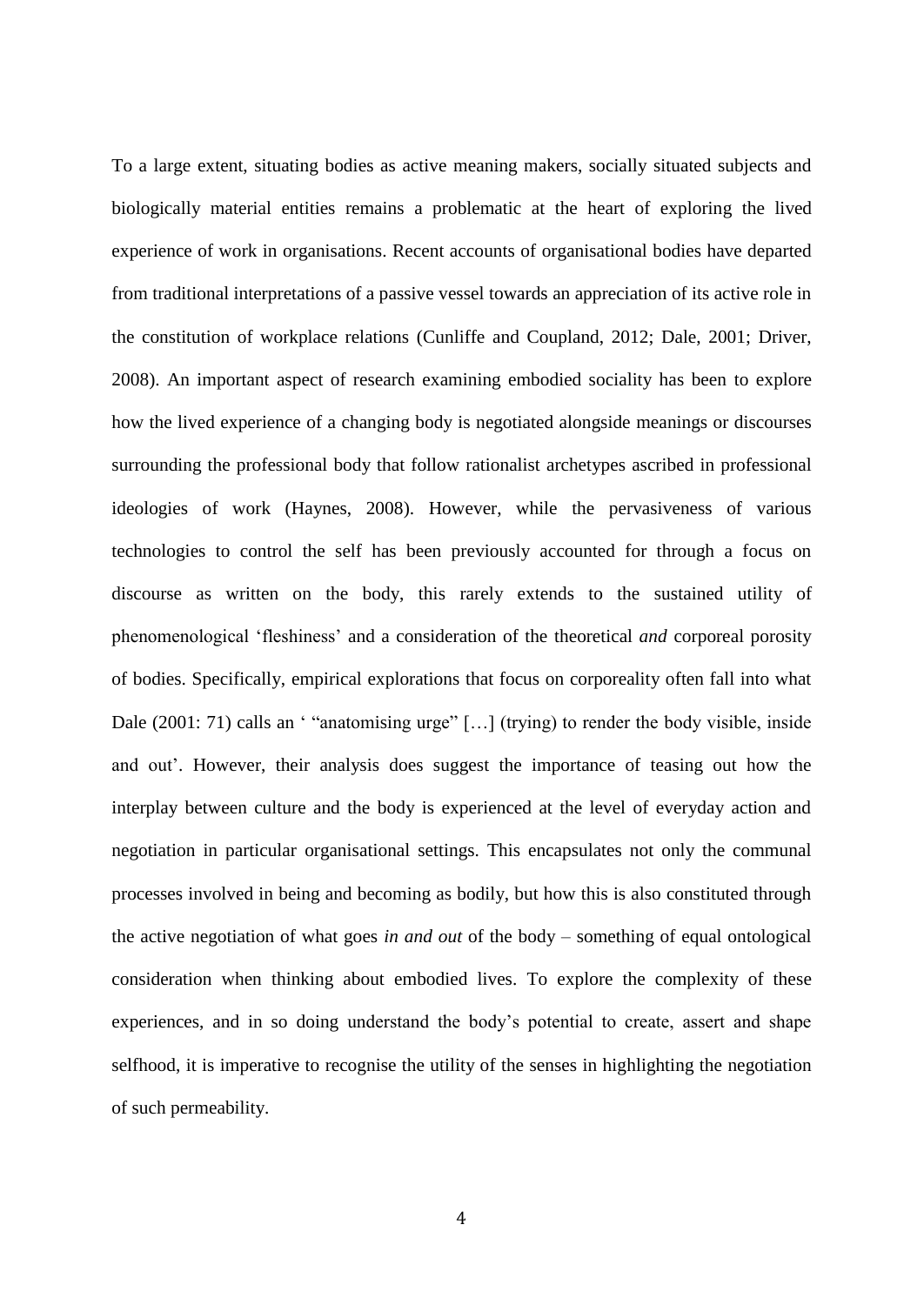Our article extends current studies of bodies at work in four ways. Theoretically, we draw on a phenomenological understanding of bodily integrity as a means of extending current understandings of organisational embodiment. In particular, we develop Csordas' (2008) phenomenological stance on intercorporeality to highlight how conditions of bodily possibility rely on the ontological imperatives of bodily integrity. Conceptually, we mobilise this position through developing the concept of corporeal porosity to foreground the social and material permeability of embodiment. This affords one way of exploring sensory experiences that have been hitherto regarded as first and foremost individually situated. Empirically, we focus on smell at work rather than the more culturally dominant senses (sight and hearing) in order to move towards what Classen et al. (1994: 10) term a 'sensory equilibrium' in studies of work. While recognising the limitation of extracting smell from the multisensory context in which it is experienced, we believe focusing exclusively on smell prevents it from being marginalised by other senses that are either perceived as more accessible and communicable between individuals, or easier to articulate due to the vocabularies that surround them. We also develop new methodological ways of researching the senses in order to focus on the experiences of smell for those engaged in office-based work. Offices have been overlooked by sensory studies in favour of studying manual or physical-based occupations where strong odours and smells are more immediate (Hockey and Allen-Collinson, 2009). Yet, as we will demonstrate, offices constitute a particular type of organisational smellscape where 'smells may be spatially ordered or place related' (Porteous, 1985: 359).

## **Smelling Bodies at Work**

Academic anosmia, understood as the absence of smell, has been attributed to the traditionally occularcentric character of science and especially to the privileging of sight in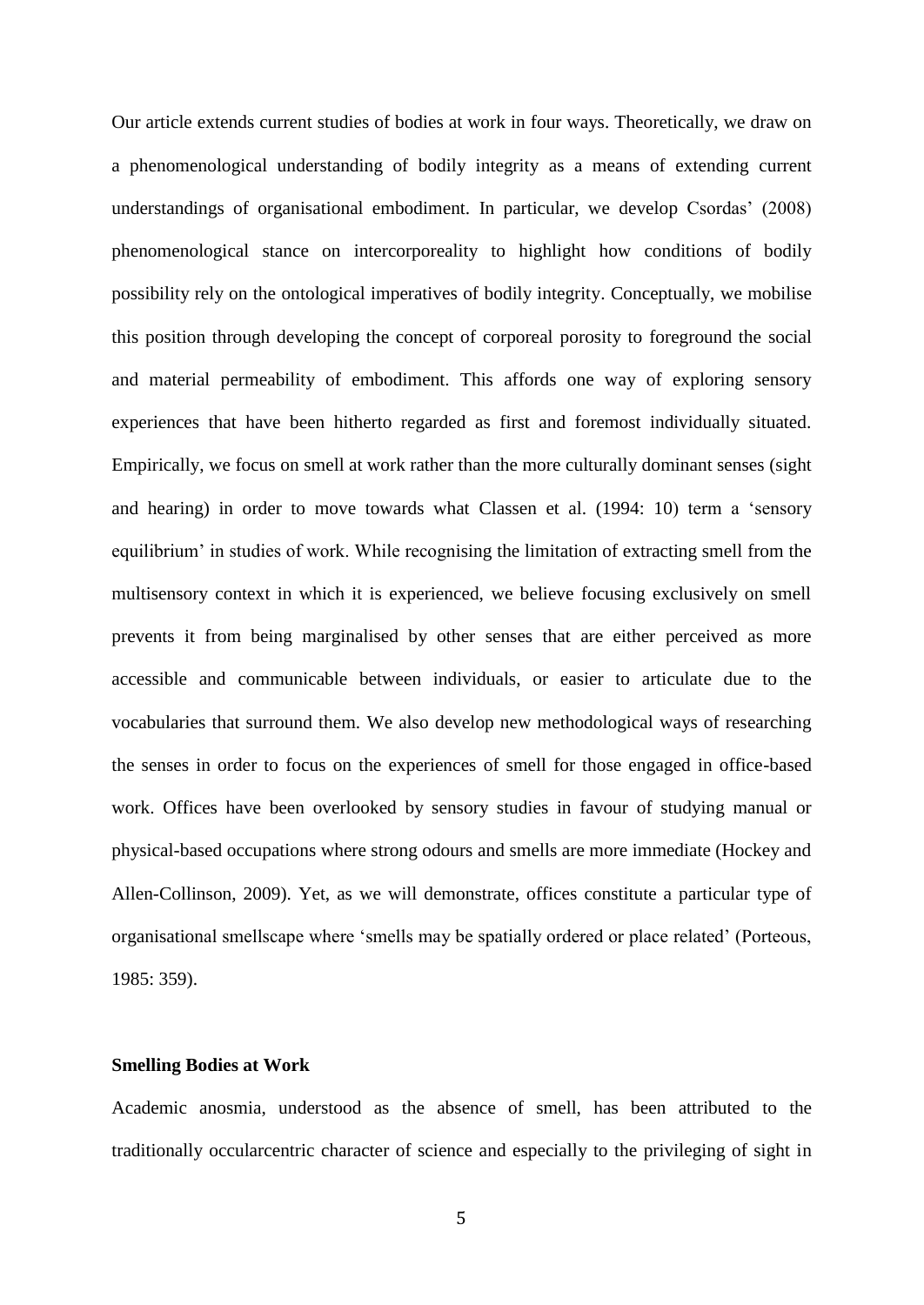business and management studies (Corbett, 2006; Kavanagh, 2004). This has the effect of relegating other senses to a position of lesser importance when exploring the sensual 'micropolitics of bodily interaction' (Wolkowitz, 2006: 161). Studies that do address smell are concentrated in areas where the work is viewed as explicitly 'bodily', including sex work (Wolkowitz, 2006: 126) care work (Jervis, 2001; Martin, 2002), and food service industries (Fine, 1996; Lyon and Back, 2012) and mainly emphasise bodily regulation and conduct. Other accounts focus on 'using' smell in the course of work, such as the historic importance of smell aiding medical diagnoses (Palmer, 1993) or for communicating aesthetic discourses around culinary production and consumption (Fine, 1996). The potential for 'organisational researchers to take the sense of smell seriously in order to explore the invisible, sensual aspects of organisational behaviour' (Corbett, 2006: 230) has become more theoretically feasible through researchers taking a broadly phenomenological approach. This suggests that 'before thinking and representing the world, we embody it' (Flores-Pereira et al., 2008: 1008). We are aware of phenomena – that is 'things' as they appear to us – 'insofar as we are orientated toward and aware of them as things with meaning-for-us, and in so being become aware of ourselves in such directed relations' (Holt and Sandberg, 2011: 218). Indeed, in discussing hearing and vision, Ingold (2011: 137) goes so far as to say it is only the recognition of sensory experience *as* 'a sense' that allows us to make meaning at all. Similarly, Gabor's (2013:15) study of musicians suggests that taken for granted skills are not only inculcated into the body, but are created through physical action and meaning, giving us a sense of how and what the world is. Highlighting that 'issues of subjectivity *feel* real' (Tomkins and Eatough, 2013: 260 emphasis in original) has enabled empirical analyses to foreground the body as sensually active and the integral role of senses in constituting the lived experience of work through a phenomenological lens. For example, Hockey's (2009) study of life as an infantryman in the British Army as experienced through the senses shows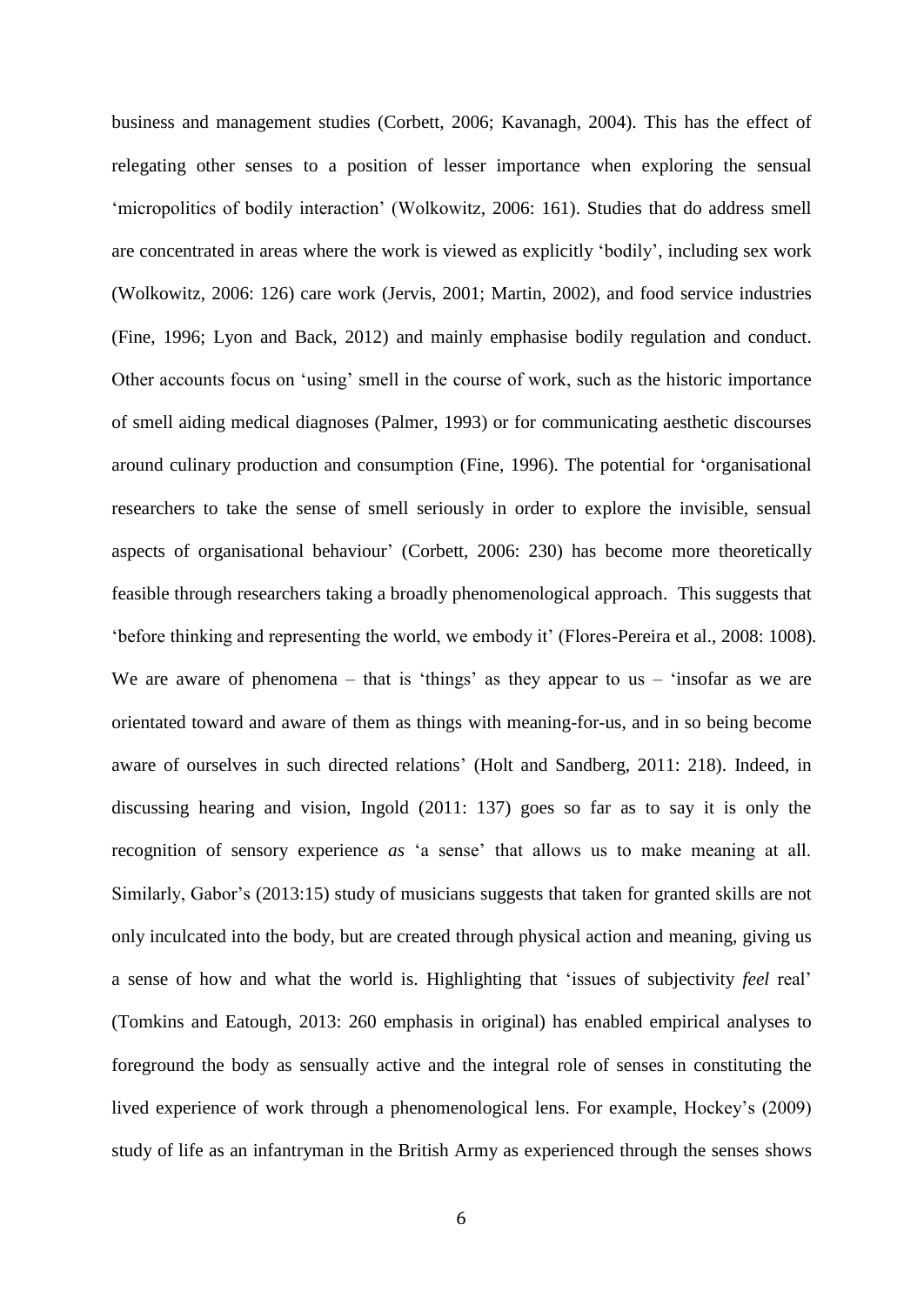how the stench of sweat and hard, outdoor, manual work signals a 'real soldier', and how the acrid smell of explosives and burnt flesh is etched on the memories of serving personnel. Elsewhere, Cunliffe and Coupland (2012: 68) have recognised the embodied nature of sensemaking narratives. These accounts invite us to explore the materiality of the body as being more than a physical or symbolic indicator while at the same time avoiding the 'disembedded and disembodied' (Cunliffe and Coupland, 2012: 68) effect of regarding the body as only a discursive project.

Locating the body as a site of social creation also helps us to consider sensory experience itself as a permeable and shared phenomenon, in which 'we make our lives sensible in lived responsive and embodied moments as we struggle to make meaning with others' (Cunliffe and Coupland, 2012: 67). Despite this communal potential, Hindmarsh and Pilnick (2007) argue that subjectivity and corporeality are still regarded as *prima facie* individual constructs, particularly within a workplace context. The idea that embodied experience resides at the level of discrete individuals is an intuitive one, in western culture at least. However, it poses theoretical problems when we consider ephemeral phenomena such as smell, which cannot be entirely located at the site of objects nor completely within subjects. In other words, assuming that as bodies we are separate from the world (including from one another) underplays the significance of our interpersonal lived experience. Subsequent empirical accounts have sought to undermine this individualist ontology, such as Hockey and Allen-Collinson's (2009: 223) description of how workers 'skillfully coordinate their bodies in time with co-workers or machinery', Hindmarsh and Pilnick's (2007) account of the assemblages of movements that occur between bodies that constitute anaesthetic teamwork, and Ingold's (2011: 121) discussion of hunters in southern Africa for whom 'the whole environment is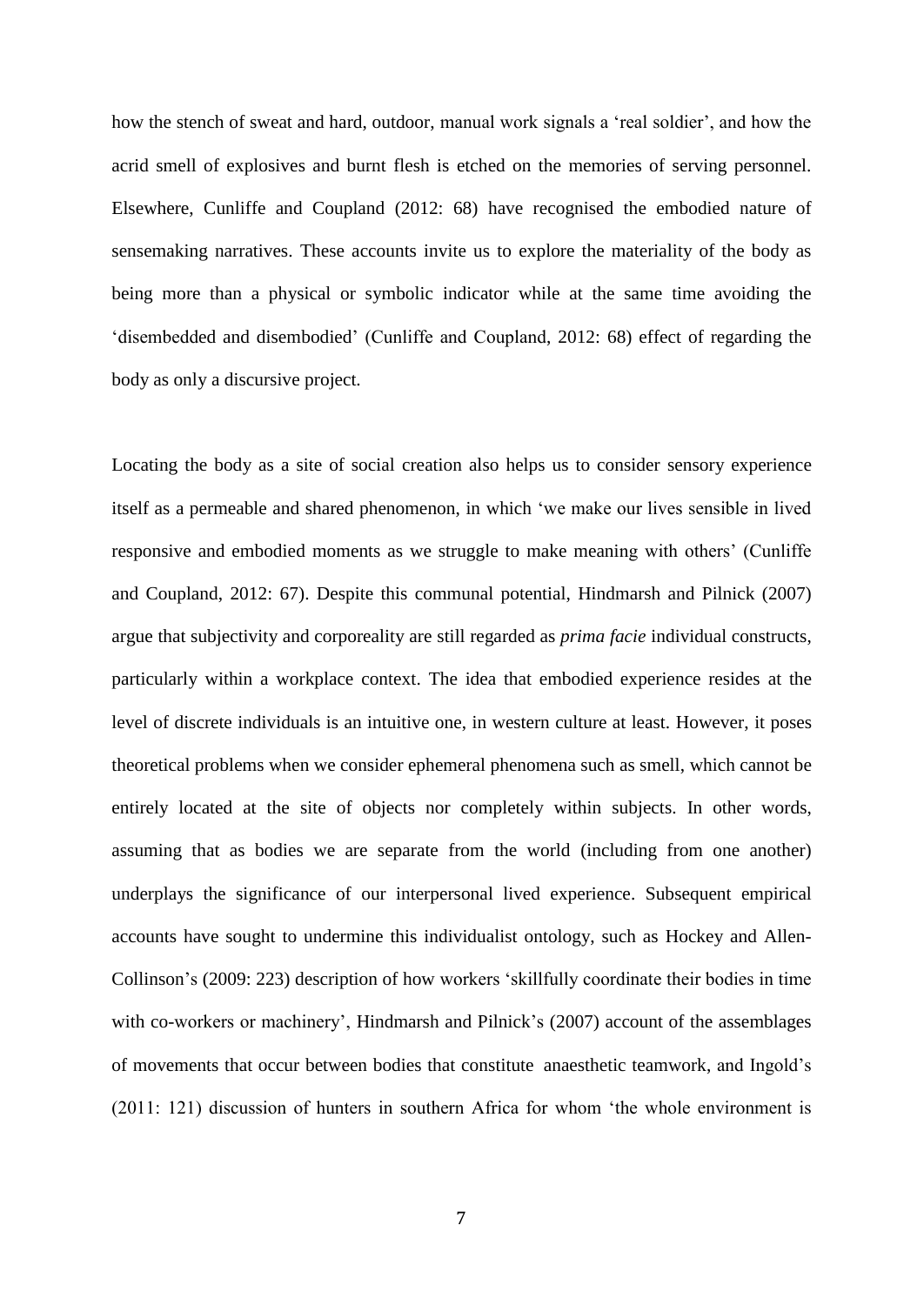riddled with […] scent threads binding its human and non-human inhabitants into an intricate mesh…'

The above phenomenologically-inspired accounts of embodiment highlight the consequences of thinking about co-constituted bodies in terms of subsequent behaviours or visible manifestations. This appears to be a consequence of Merleau-Ponty's influence where the manifestation of the visible forms a key means of sensibility. However, we argue that embodiment must also take into account the corporeal significance found within fragments of body experiences that resist visible manifestation but are nonetheless involved in this process of mediation, reciprocity and exchange. This is the focus of Merleau-Ponty's later work (1968) where he introduces a phenomenology of flesh. Flesh is not simply the surface of the body or matter in itself, but is characterised by the potential reversibility of sensual experiences (such as touching/touched). Merleau-Ponty (1968: 138) uses the metaphor of a 'coiling over' as a means of articulating what he sees as the 'reciprocal insertion and intertwining of one in the other' that constitutes our conditions for (embodied) subjectivity. Of importance here is the insertion and intertwining as always bodily and points to a depth of corporeal porosity that produces an inevitable bond we have between selves. There is on the one hand a reliance on corporeal porosity for our subjectivity, and yet on the other hand, in order to become a subject we need to conceive of ourselves as bounded beings. Thus the question becomes how we maintain bodily integrity when our very constitution relies on porosity. While studies have explored these simultaneous negotiations of corporeal coherence and synchronicity within medicalised experiences (Shildrick, 2010; Weiss, 1999), within the workplace context there is an embedded level of complexity, since organisational-level dynamics may have a pervasive influence on how we navigate our lived experience of work.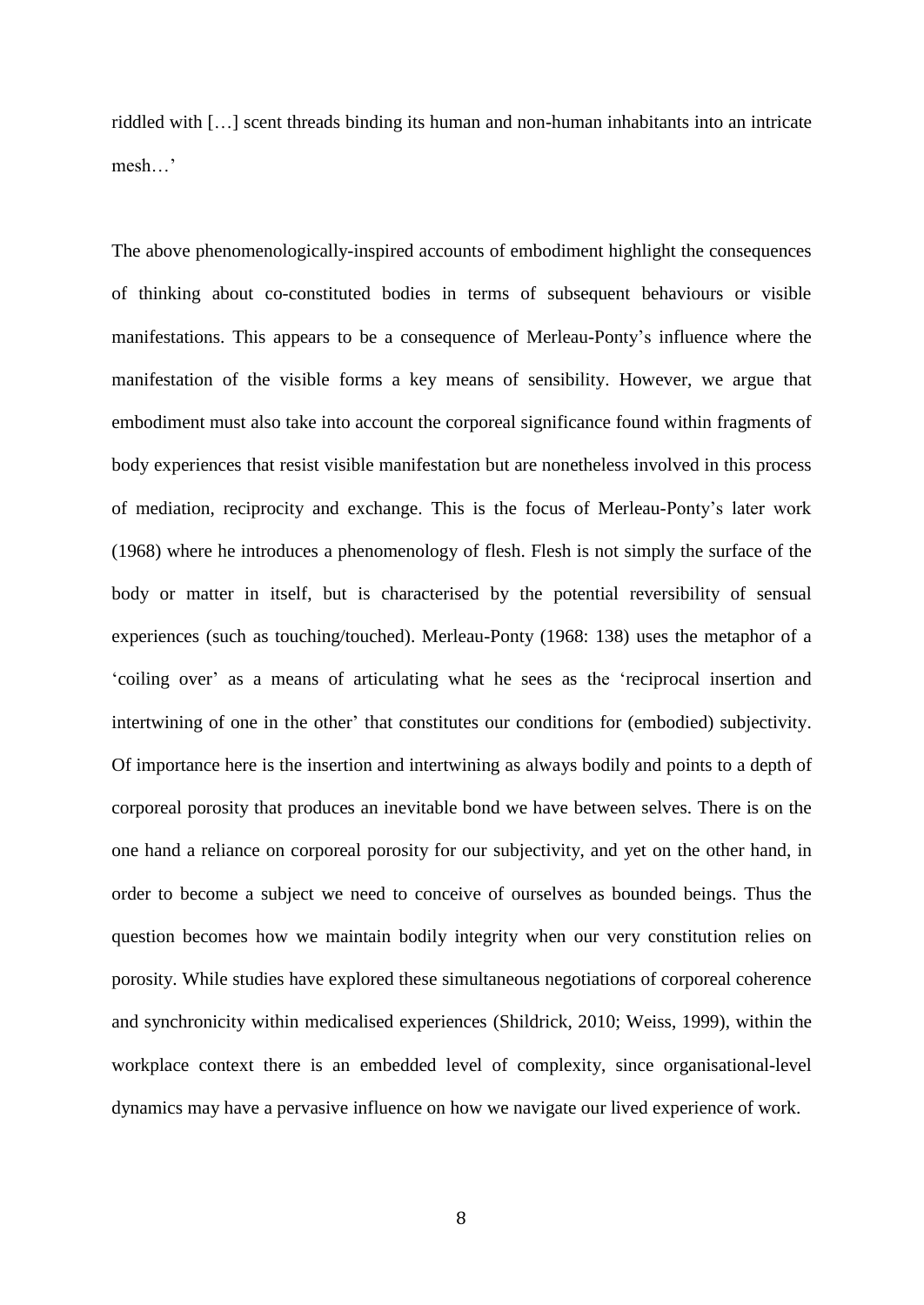## **Smell and Intercorporeal Inhalation**

Sensual anthropology offers possibilities for exploring the conditions and consequences of corporeal porosity as a basis of embodiment, since it notes both the socio-cultural import and material significance of a wide range of sensual experiences (Abram, 1996; Classen, 1997; Classen et al., 1994; Howes, 2010; Low, 2005; Ong, 1969; Wade, 2009). Waskul et al. (2009) suggest that literatures on smell focus on two interconnected dimensions. The first focuses on sensuous rituals that relate to the patterns formed through individual or collective biographical experiences, and the responses we have as a result of being 'socialised' into smell (Curtis, 2008; Low, 2005; Radcliffe-Brown, 1964; Synnott, 1991). The second branch of inquiry focuses on the sense-making rituals where smell or aroma is a means of creating, replicating or reproducing social relations (Classen et al., 1994; Corbin, 1986; Gell, 1977; Mason and Davies, 2009; Rasmussen, 1999). Importantly for our purposes here, within both streams of literature, there is recognition that subjectivity is situated between relations and the 'surfaces' or boundaries of people and things only appear to separate one kind of materiality from another. We should, therefore, take care not 'to slip from the *physical* separation of gaseous medium from solid substance to the *metaphysical* separation of mind and matter' (Ingold, 2011: 22). In relation to smell, bodies excrete substances with more or less detectable odours, and so we routinely inhale and ingest particles of every-body and every-thing we come into proximity with. However, at the same time, smell captures this movement of fragments that are simultaneously (i) in ourselves but (ii) not fully of ourselves, and yet (iii) make our selves.

Odour is one site where bodily integrity may be glimpsed, highlighting how we *affect* one another in daily life as part of 'those resonances that circulate about, between and sometimes stick to bodies and worlds…visceral forces beneath, alongside, or generally *other than*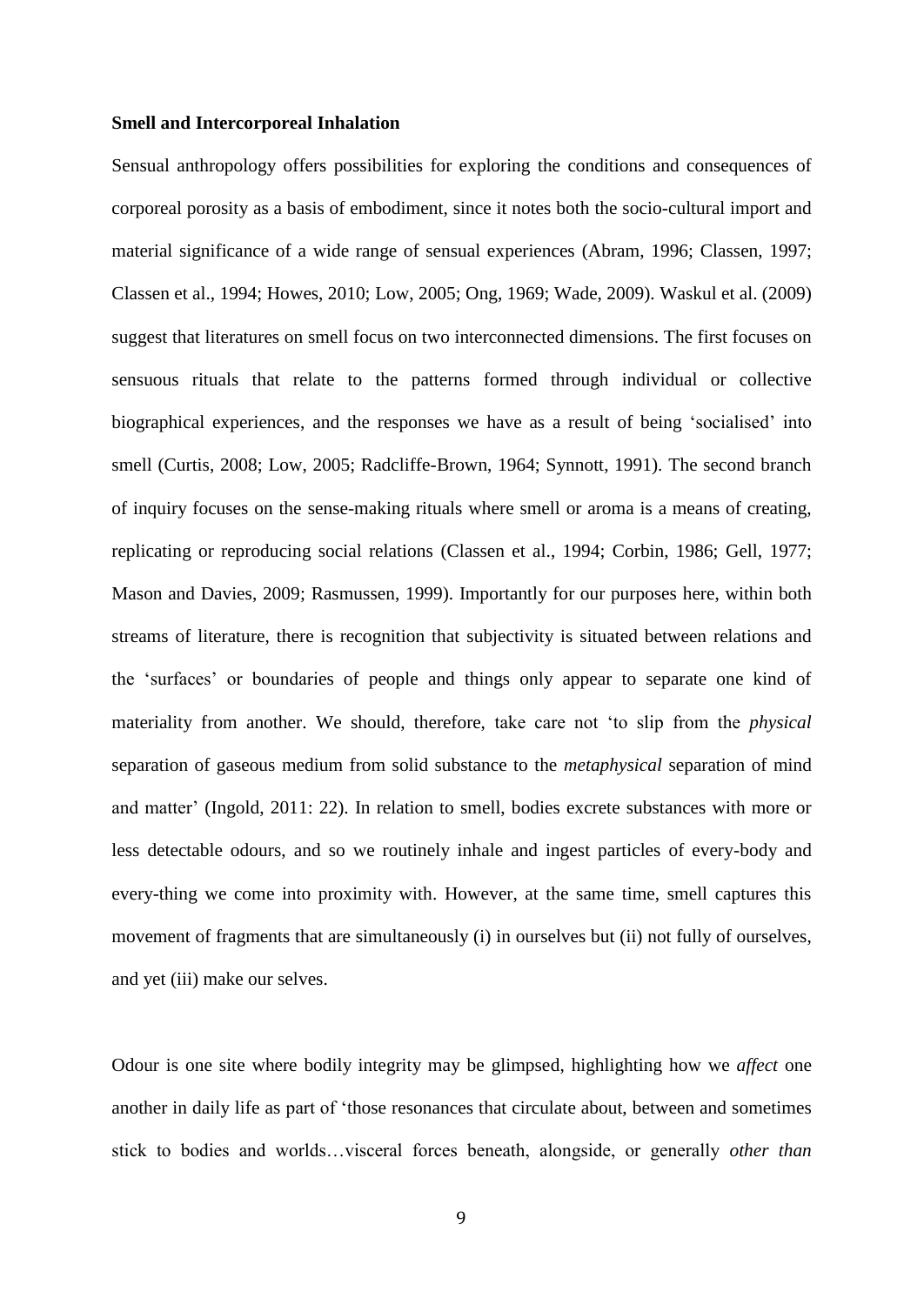conscious knowing…that can serve to drive us toward movement, toward thought and extension…' (Seigworth and Gregg, 2010: 1, emphasis in original). This is the focus of Csordas' (1999, 2008) thesis, which suggests that we intuit intention through subtle, nuanced and instantaneous practices at a barely conscious level, if we are even aware of them at all. Importantly for Csordas, this intuition happens at the level of bodily engagement, manifest in shared bodily exchanges in specific cultural contexts and what he calls the 'filaments of intentionality that crisscross between and among us humans' (Csordas, 2008: 118). Importantly, it is in these patterns that culture is negotiated and manifested. Bodies are not just receivers of cultural signals carried along in the air by particles of smell, but the *originator* of culture through a 'somatic mode of attention' (Csordas, 1993), highlighting embodiment as the locus for culture and self.

Flores-Pereira et al., (2008) use this idea to situate organisational culture as an embodied practice through exploring after work drinking rituals. In this account they note: 'the ritualised body is not a modus operandi for the work of culture: what the body performs during the ritual are ends in themselves' (Flores-Pereira et al., 2008: 1014-15). This independence offers an alternative way of exploring the collectively-recognised-but-highlyindividualised experience of work and labour. As such, developing corporeal porosity as first and foremost intercorporeal allows recognition that any sensual practice, including smell at work, involves recognising the other as physically separate yet simultaneously and inescapably connected to us. We understand this as bodies and other elementals of the social being corporally 'inhaled' into us by ontological necessity. Indeed, the concept of *inhalation* captures this experience as grounded in the body. Just as we need to breathe as a biological necessity, we must inhale in order to sustain conditions of subjectivity. Inhaling also involves a continual exchange and enmeshment of experience that challenges and confuses ideas of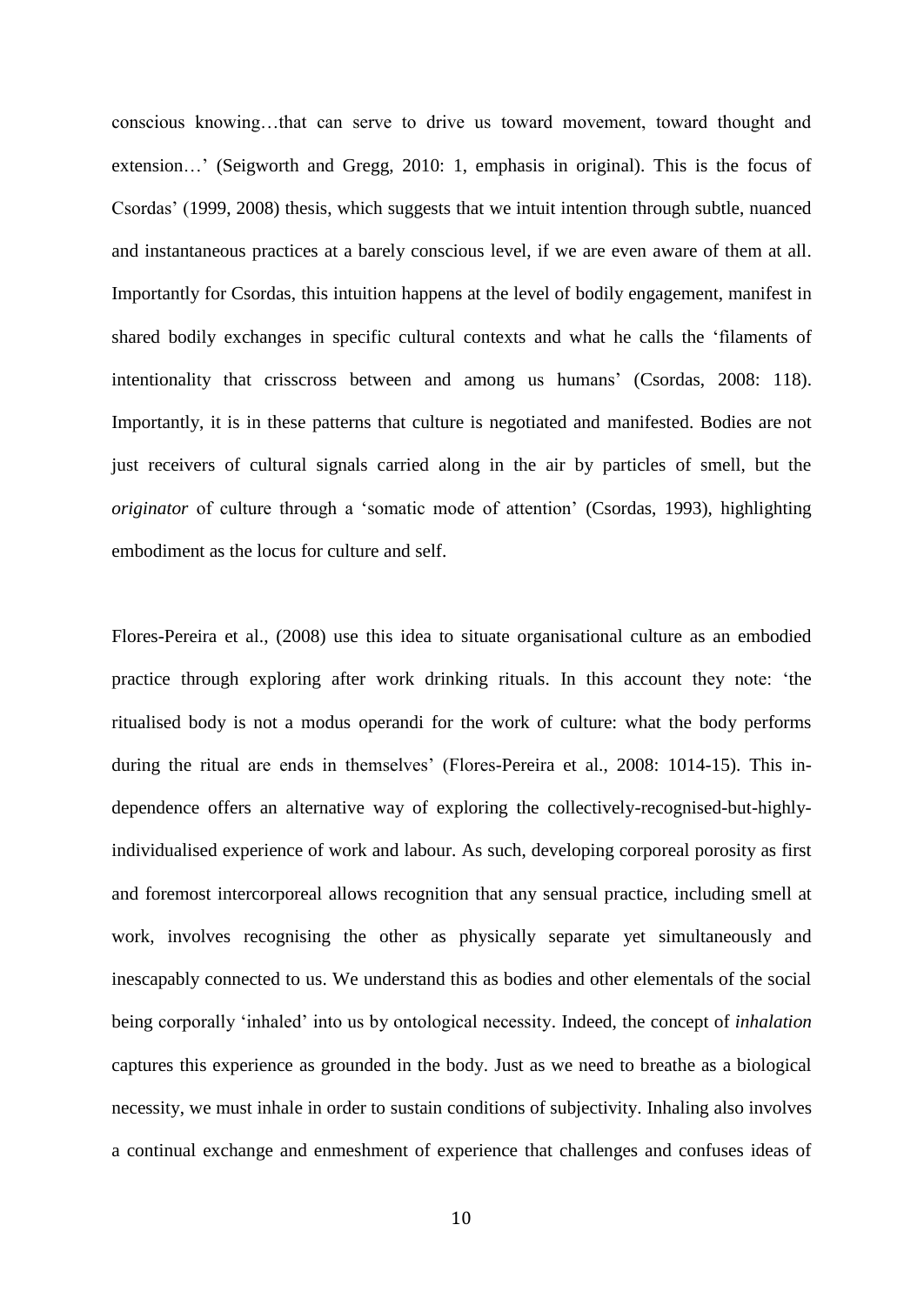interiority and exteriority. The social and historical intimately weave within and across bodies to the extent that 'the body is both active and acted upon: a locus of action and target of power' (Crossley, 1996: 104). Csordas' work therefore helps us remember that 'to smell' is necessary at both a material and ontological level. This hybridity suggests a simultaneous process whereby smell becomes one means through which employees negotiate bodily integrity at work and experience the conditions of bodily possibility within this arena. It is to the empirical mobilisation of these ideas that we now turn, introducing the methods of our study, before presenting our data analysis.

## **Methodology**

The empirical section of this paper draws on data from a wider multi-method project investigating smell and organisation in UK workplaces, and which used a variety of sensoryled methods to generate data. All participants were based in the South of England, UK, ranging from 27 to 59 years old, and were employed full-time in fixed office locations. Specifically, the findings we present below are derived from analysis of interview transcripts and 'smell diary' entries from 14 UK-born participants (five men, nine women and herein referred to by pseudonyms) who responded to a call for employees who worked in 'traditional white collar office spaces'. The exploratory methodology has been discussed at length elsewhere (see Warren and Riach 2014), but to précis here, the data collection process was deliberately designed to give priority to smell, or as Drobnick (2006: 3) states 'invite immersion into an evanescent olfactocentric realm'. In a similar way that one might choose a critical case study to best illuminate a specific topic, we developed techniques that encouraged participants to particularly focus on odours, aroma and smelling within their workplace sensory landscapes. Beginning from methodological accounts in sensory studies (Hockey, 2009; Mason and Davies, 2009; Pink, 2009), our research design evolved through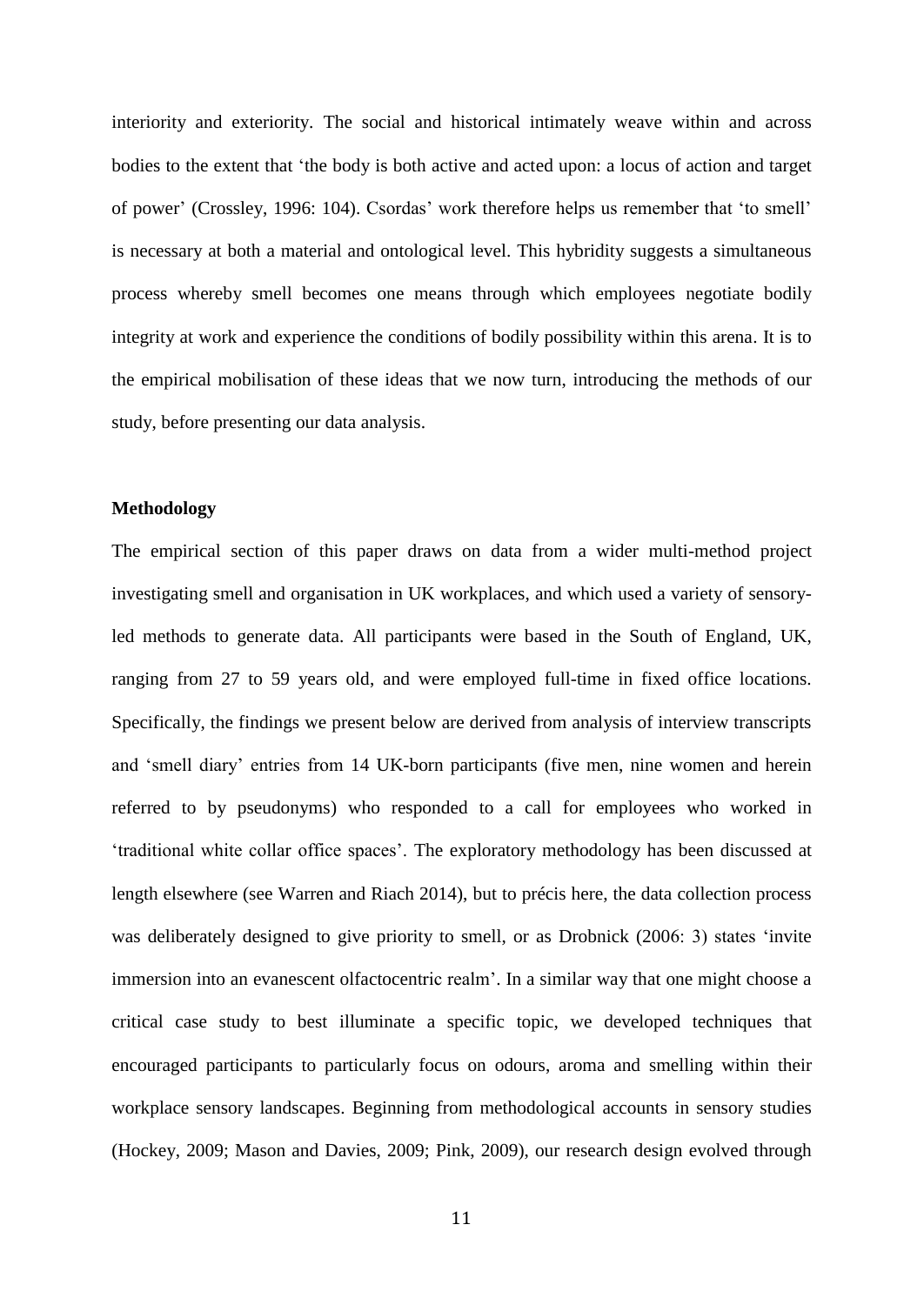experimenting using techniques employed in scent marketing research (e.g. Morrin, 2010) and psychological experiments involving smell (e.g. Herz, 2003). After piloting a variety of techniques using postgraduate student volunteers, we finalised a three stage design: (1) videotaped 'smell interviews' (average length 62 minutes) which included initial dialogue about participants' experience of smell at work followed by a more focused discussion using mouliettes (paper strips) impregnated with 'office smells' such as coffee, sweat and 'wooden desk'; (2) audio smell diaries, recorded over a period of one working week whenever the participant encountered a 'smell episode' they wished to note (average of nine entries per participant); (3) a second round of face to face interviews (digitally recorded, average 55 minutes) where individuals further discussed their diary entries alongside pictorial representations of their workspaces.

The process of analysis was iterative and led by Waskul and Vannini's (2008: 54) notion of 'somatic work' which focuses on the 'activities individuals [use to] produce, extinguish, manage, reproduce, negotiate, interrupt, and/or communicate somatic sensations in order to make them congruent with personal, interpersonal, and/or cultural notions of moral, aesthetic, or and/or logical desirability'. Technically, this involved coding over 600 pages of A4 typed text transcribed from the audio data using NVivo 9. The logocentric reduction of the sense experiences that occurred in both the research interactions and the participants' everyday experiences of their work spaces is recognised as a limitation. However, analysis was careful to focus on the interplay between sense experience (for example, when smelling the mouliettes) and its articulation, advocating that 'what is important is not the felt sense as distinct from the word so much as the interplay between felt sense and word, for we can learn a great deal from how comfortable or otherwise that interplay is'. (Tomkins and Eatough, 2013: 268). Grounded codes identified from the initial analysis were combined with *a priori*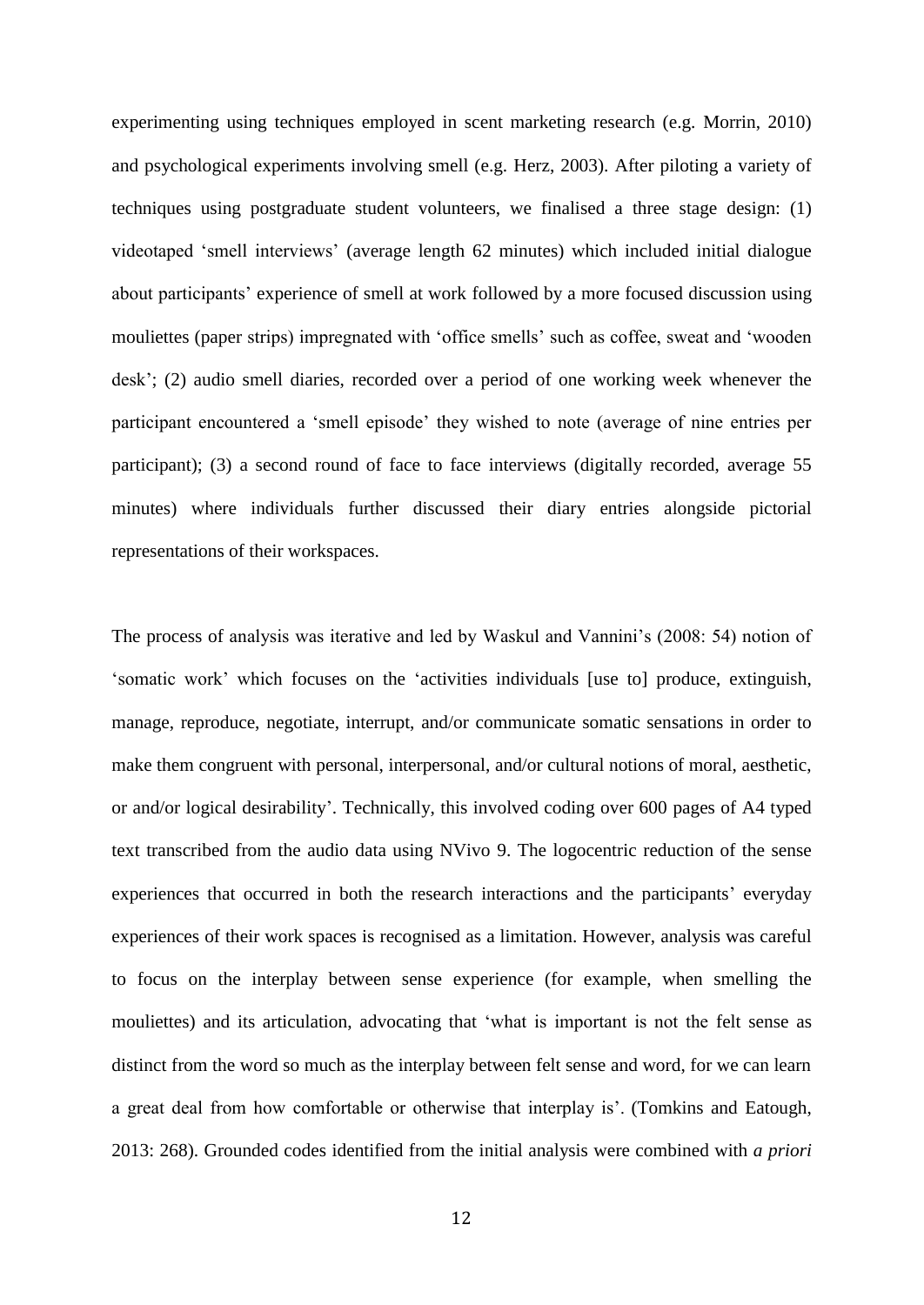concepts drawn from key debates in anthropological and ethnographic literatures dealing with behaviour and actions associated with smell, such as Classen et al.'s (1994) classification of olfactory dimensions and Pink's (2009: 125) account of localised sensory categories.

While our study is empirically limited to our fourteen participants' specific bio-social experiences in a particular space and time, we nonetheless contend that our findings might be relevant to the experiences of other office-based workers given that our research focuses on the more mundane and everyday smellscapes – that is, the spatial ordering and material location of white collar work, rather than the manual or physical occupations and jobs often aligned with stronger odours (Hockey and Allen-Collinson, 2009). Furthermore, our sample was deliberately drawn from a range of fairly 'typical' white-collar work settings where the physical office architecture routinely brought participants into sensory proximity with coworkers and their smells. Features included purpose built or converted office buildings with centralised air control systems that regulated heating and air conditioning, and seating configurations such as fixed personal desks and open-plan or multi-occupancy offices. Thus we highlight how exploring smell as an embodied experience can inform us of how microsocial processes of being together at work are enacted between bodies-who-organise and constitute the conditions of bodily integrity.

## **Findings: Negotiating Corporeal Porosity**

The following analysis seeks to build on the empirical mobilisation of bodily integrity through a discussion of three dimensions that focus particularly on the embodied negotiation of porosity within the everyday context of workplaces. The discussion that follows identifies three themes – cultural permeability; locating smell 'in-between'; and sensual signifiers – that highlight the ways in which our participants' experiences of smell-in-the-moment, their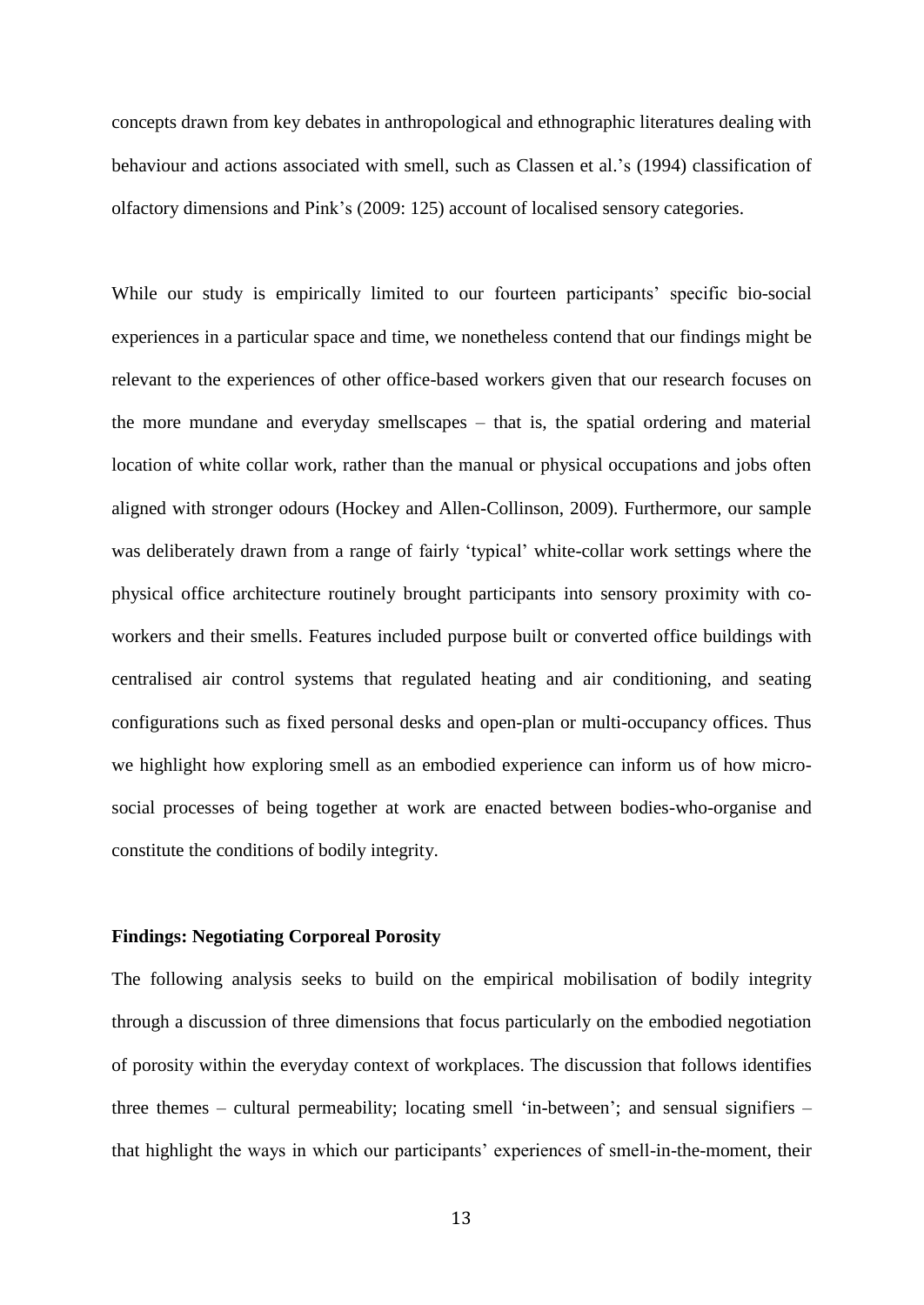personal histories, organisational contexts, and the presence of others all blended together. To highlight this fusion, each section begins with an annotated quotation explicitly identifying these different elements.

#### *Cultural permeability: to smell or not to smell?*

Cultural permeability can be understood as tension between the expectations and ascriptions of control located in organisational cultures, and the experience of smell as ephemeral, unbounded and often peripatetic. One of the key strengths of an intercorporeal focus is its potential to 'make visible' the fragments of cultures that manifest between bodies (Csordas, 1993). This was situated in ambivalent smell assertions where participants suggest that offices should not smell, while at the same time provide a number of examples of odourising practices at work:

'For me I think there's this notion that one is professional (1) and I think to be professional is not to stink, not to smell (2). And that we do everything in our power to try and eradicate kind of body odour (3), body scent through deodorants and you know - sometimes perfumes (4).' (Keiran)

Here, Keiran recognises that the ideal working body is odourless (2), and that bodily exchanges of, in this case, not-smelling are wrapped up in a cultural delineation of being 'a professional' (1). The experience of intercorporeality can be glimpsed through the effort it takes to ensure one is free from smell in a professional work context (3), and indeed requires the active labour of *re-*odourisation in culturally appropriate ways (4) as we explore further in this section.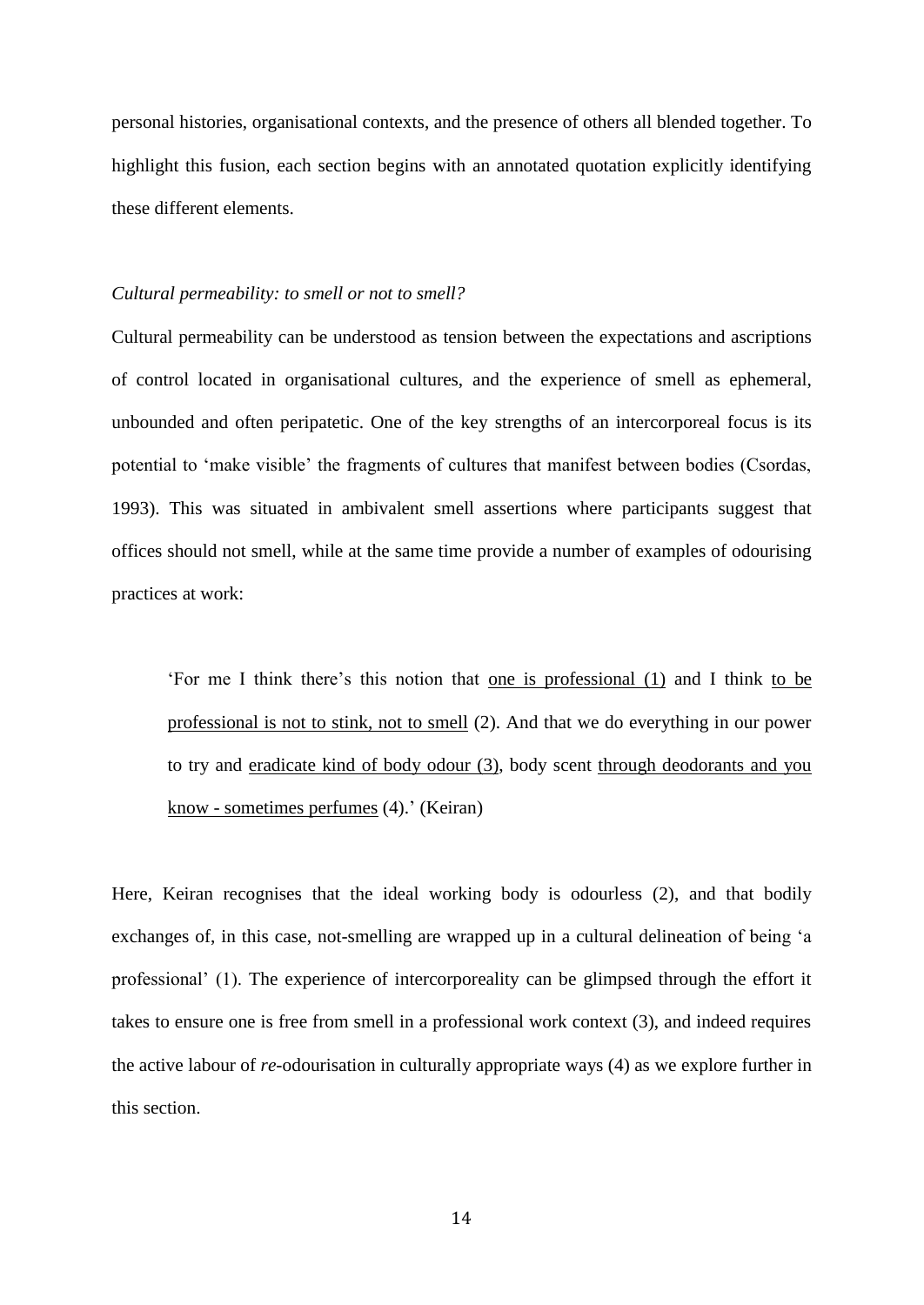Here smell is clearly contextualised within ideas of the workplace and expectations that propagate through them. In many cases, our interviews began with participants apologising for the lack of smells in their workplaces, even though in the days running up to their first interview they had been actively trying to notice odours. The idea of non-smell is by no means value free. By having 'no smell', the workplace smellscape appeared to be held up as another feature of the traditional impersonalised bureaucracy (c.f. Weber, 1968). As such, there was initially little acknowledgement of the smells that people bring in through their presence or various day to day activities, and what people wanted or preferred to smell:

'I think most places have kind of forgotten about it, and it's like, no smell is a good smell. I think this is almost veering towards… you can't really characterise it. It's like having no real strong smell.' (Henrik)

'The office is such a sort of sterile environment it's not really occurred [to me]… it is not really that exciting, anyway. I mean, sometimes it is in terms of the work that we do, but in terms of as a space, you know, visually or smell or spatially, it's not hugely inspiring.' (Steven)

'There shouldn't be…I don't think there should be a distinct smell at work because you don't want to get distracted.' (Angela)

Here we can see the operation of culture rendering smell as an 'absent presence' that is devoid of bodies (c.f. Shilling, 1993). While participant interviews and diaries clearly showed evidence of a melée of smells in their workplaces, smell was initially noted at the beginning of the research interactions only as being 'very neutral' (Sandra). The smells actually present in the workplace were experienced as 'imposing' on this blank canvas, rather than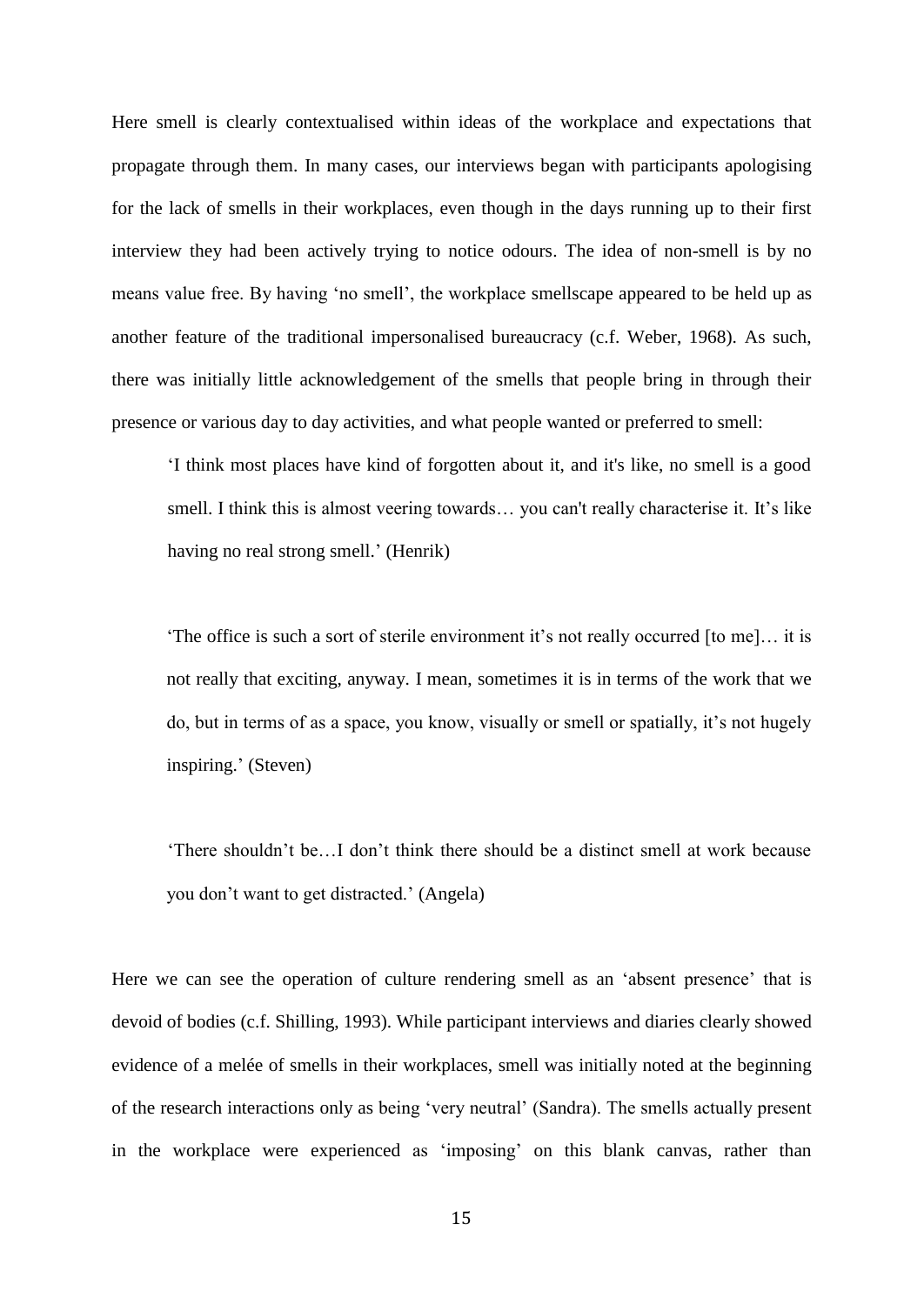constituting part of how it should smell. In aligning this neutrality with professionalism, people were thus positioned ideally as minimal indentations on this smellscape and, importantly for our purposes here, the intercorporeal bodily exchanges that were undoubtedly present were suppressed through a shared cultural recognition that work *should* not smell. Participants identified themselves and colleagues as responsible for minimalising smell that may detract or distract from the primary task of labour, even if the smell was not directly caused by them. Examples included getting rid of unpleasant smells made by people, such as from food being prepared, or the smell of toilets. On a personal odourising level, participants also referred to choosing a quantity and strength of perfume and aftershaves which would fit in with, or enable a return to the apparent neutrality of workplace. However, since office spaces rarely allowed for the control of air flow due to centrally controlled air conditioning and an inability to open windows or doors, this may involve using room spray (Keiran), air freshener (Olivia) or a scented candle (Sandra).

In attempting to aspire to this ideal of an odour free landscape, participants became involved in a number of active odourising routines which called into question how 'neutral' these workplace smells actually were. For example, personal odourising practices were undertaken to avoid 'bodily invasions' that would 'mark' both the organisational smellscape and particular people:

'I do wear perfume to work. And I do try and wear what I consider to be light fragrances, rather like, I've got that Elizabeth Arden one, Tea Tree, is it? It's green. It's fresh. Quite fresh…I don't like Poison, but I wouldn't wear that to work, you know, or… One of my favourites is Clinique Aromatics, and I tend to use that in the evenings. I wouldn't wear that to work.' (Nancy)

16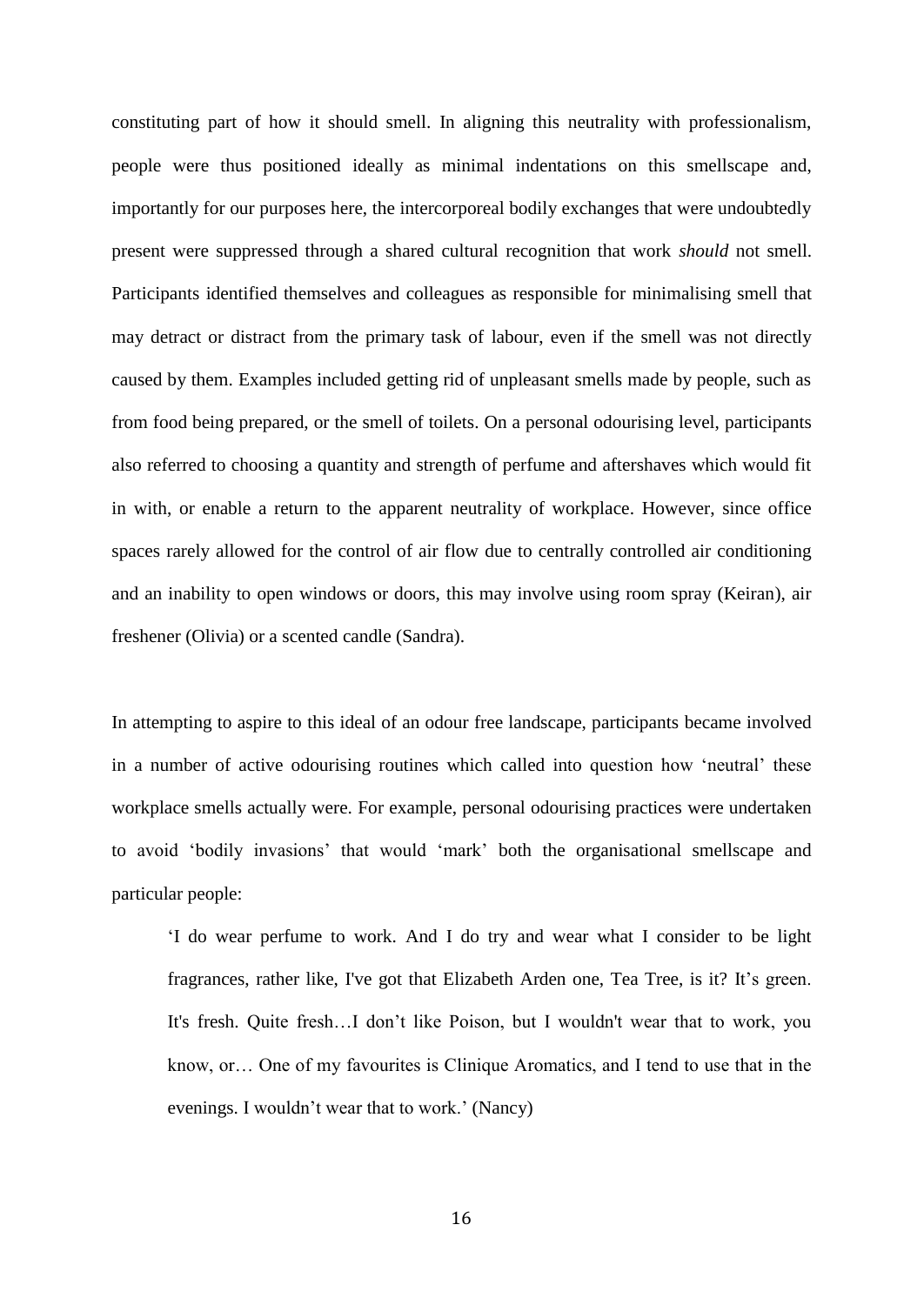'I need to kind of think very carefully about, well okay, if I wear, you know, aftershave, you know I can't make...you can't be too heavy, you know, and how is that going to be perceived by other people?' (Keiran)

As Cunliffe and Coupland (2012: 69) suggest, in the bodily constitution of the self, 'so much of what we do is responsive, intuitive and is interwoven with feelings about ourselves and others'. On one level this was manifest in the extent to which the self-other was conflated in our participants' discussion. We do not know for whom we smell or why we engage in smelling or particular odourising practices – ourselves or someone else. As an active sensorycreating subject, reodourisation enabled bodies to 'blend into each other' through displaying smells that were deemed non-intrusive. In this sense cultural permeability was pervasive, locating norms and values within, around and between bodies, constituting the very experience of being at work in an organisation and demonstrating the power of smell to control certain behaviours whilst enabling others. In one sense, this awareness in itself required a 'switching on' (Hockey, 2009) of sensory apparatus where the body's situated presence in a setting (or world) was reasserted, rather than suppressed. However, in practice, the idea of 'switching' off or on belittles the anxiety surrounding the psychosomatic ability to successfully fulfil socially ascribed expectations of smell. This was of particular concern since no-one would ever tell another of their smell indiscretion:

'When I used to smoke, I didn't used to think I smelled. But then you look (sic) at the clothes that you've been wearing the day before, and oh, horrible, a horrible smell. You think, how can I not smell that on me all the time? And if I can't smell that, can I smell anything, really?' (Harry)

Consequently, engaging with smell and smelling relied on embracing the ambiguity over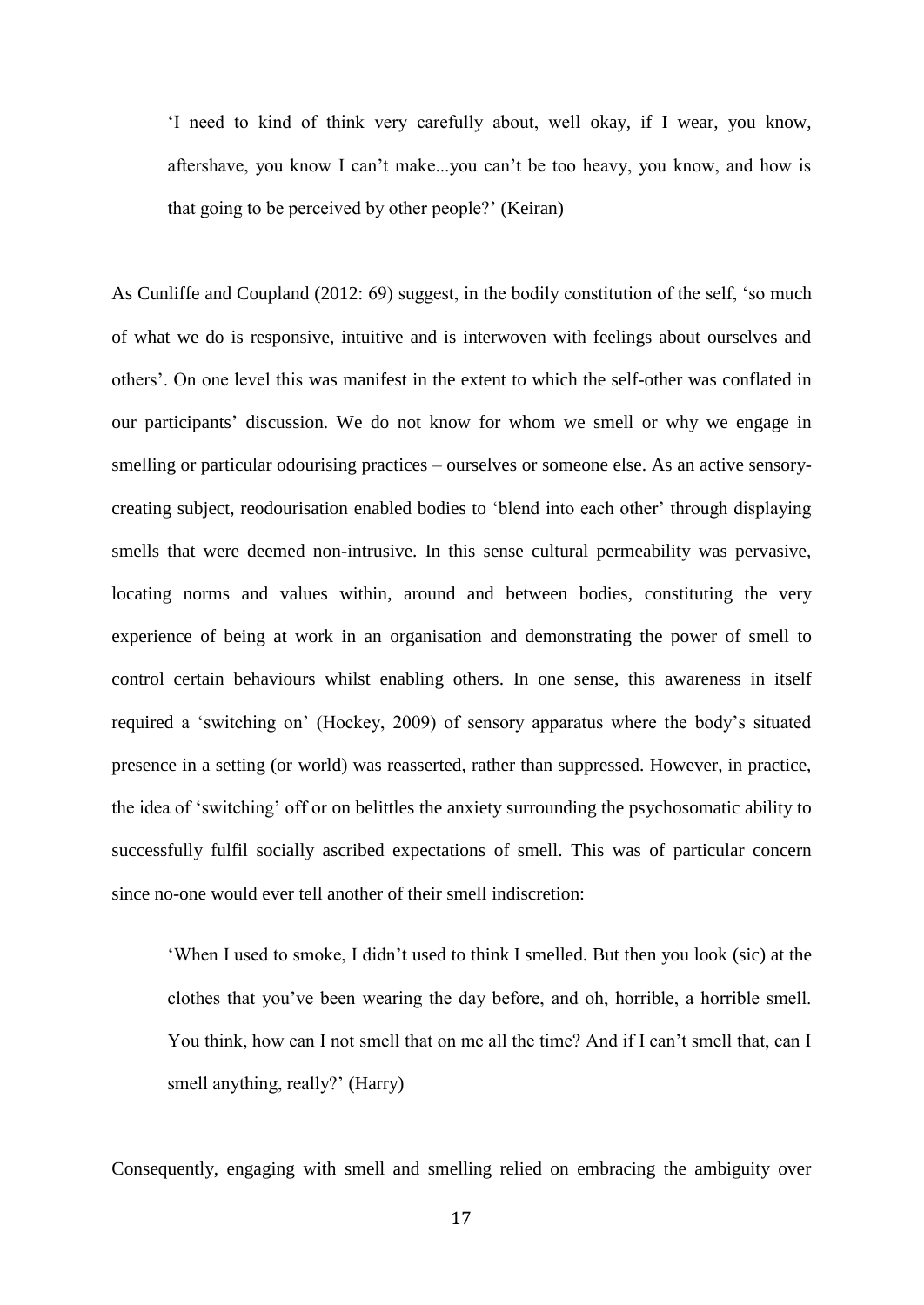what may be construed as offensive. On the one hand, the importance of 'living' smells that were actively *of* the body, produced *by* bodies and experienced *between* bodies and the spaces they inhabited constituted an important dimension of organisational interaction. In other words, they served as a counterpoint to the disembodied 'dead' smells which accompanied the impersonal physicality of the organisational setting. This was the case even where the 'living' smell was actually an artificial one (but was animated by a person) such as using room fragrance, or wearing perfume. Yet such practices also formed an important role in regulating and subsequently suppressing the distinctly human excretions of bodies, including sweat, breath and wind. This regulation formed part of the work involved in being a professional body, constituting the experience of organisation itself.

## *Locating smell in-between*

The experience of intercorporeality in and of itself is elusive. This was clear in the participants' accounts of why smell mattered in the workplace:

'In my profession *(consultancy)* it's… you kind of have to be seen to be (1) good in more than… in lots of aspects … it's not really tolerated [to] have some like some obvious, like, deficiency is too strong, but some obvious, like, thing, you think, well, you could, in that better you should be doing something sort of different, or you shouldn't be coming here with smelly breath (2), or anything. Yes, because people are paying, sort of quite a lot of money (3), people who come in, so like everything should be [just right]… including the smell (4).' (Henrik)

Similar to other accounts, Henrik's explanation alerts to us the (albeit partial) manifestations of intercorporeality by asserting a particular subject position as an individual responsible for smell (1); a cultural expectation of how one should smell as work (2); the organisational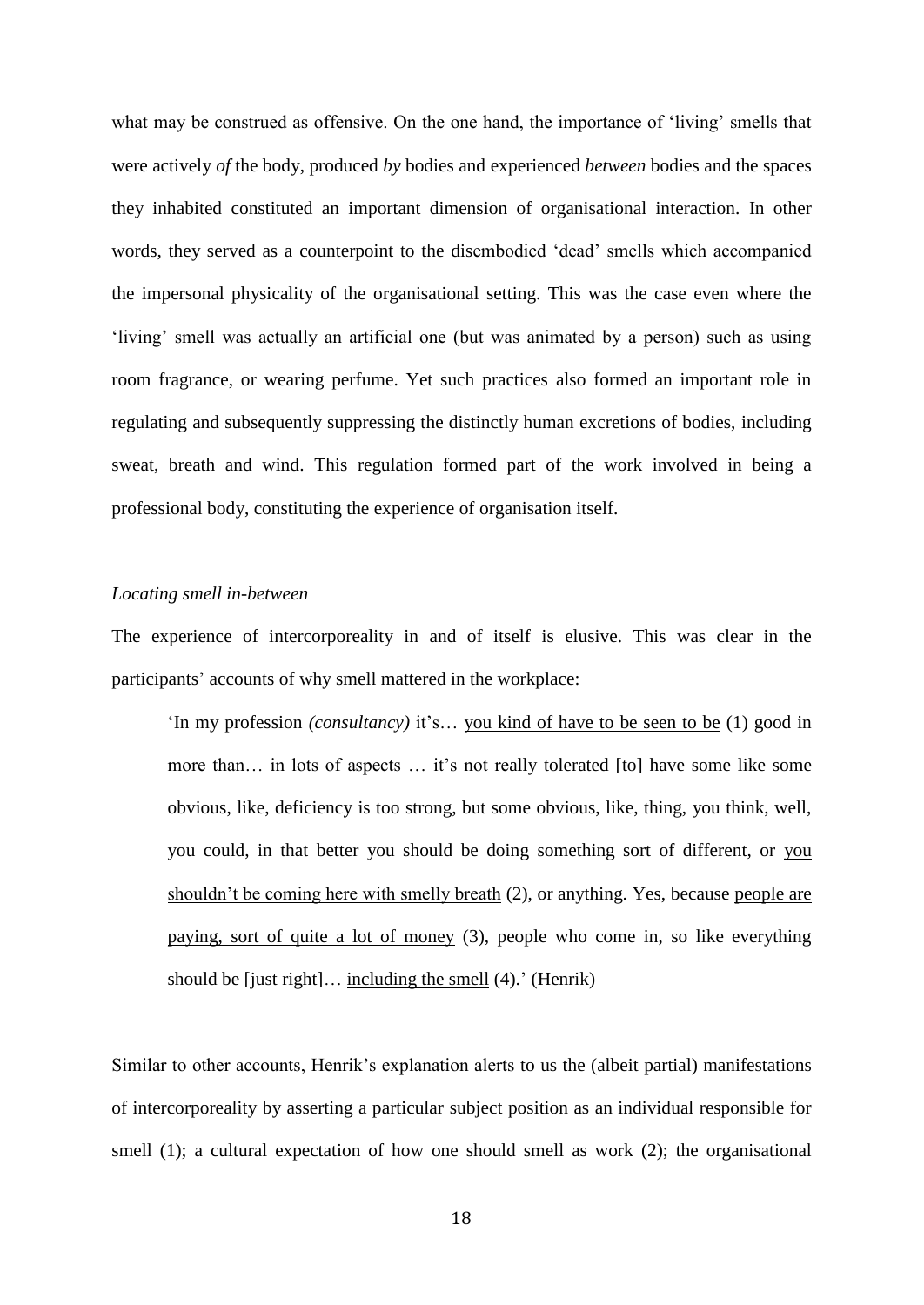(cultural) financial imperative (3), and; noting the materiality of the smell (4). To reduce smell to any of these elements in isolation would fail to capture its lived complexity.

Awareness of these 'smell tapestries' usually emerged when there was a departure from a norm or expectation of smell:

'I'm aware of food smells, but that would probably be about it, I would say. Unless there's anything extremely strong that happens to crop up, but it's just the food that people bring into the office.' (Angela)

'When you're in a print room as well, you smell that paper - you know, papery smell... only when it's something pungent, yes. I mean like something that either smells good or really rotten.' (Rob)

The presentation of a normaitve office smellscape formed an important backdrop in suggesting what were business-as-usual smells compared to other smells that flowed in and out of participants' olfactory schema. However, out-of-place smells were not only defined in terms of their presence or absence, but could also constitute common smells that were viewed as inappropriate in some way. From this emerged particular modes of smell etiquette that were classified in relation to their strength and origin, as well as the place or time when they occurred. For example, many participants talked about colleagues that always smelled of stale sweat, signaling (to them) a lack of personal care. Such accounts illuminated the embodied sociability and therefore the inescapable intercorporeal character of being a working body:

'There's one person in the department who quite often doesn't smell good… she just smells quite a bit of body odour…I just wonder what she doesn't do, so that it has that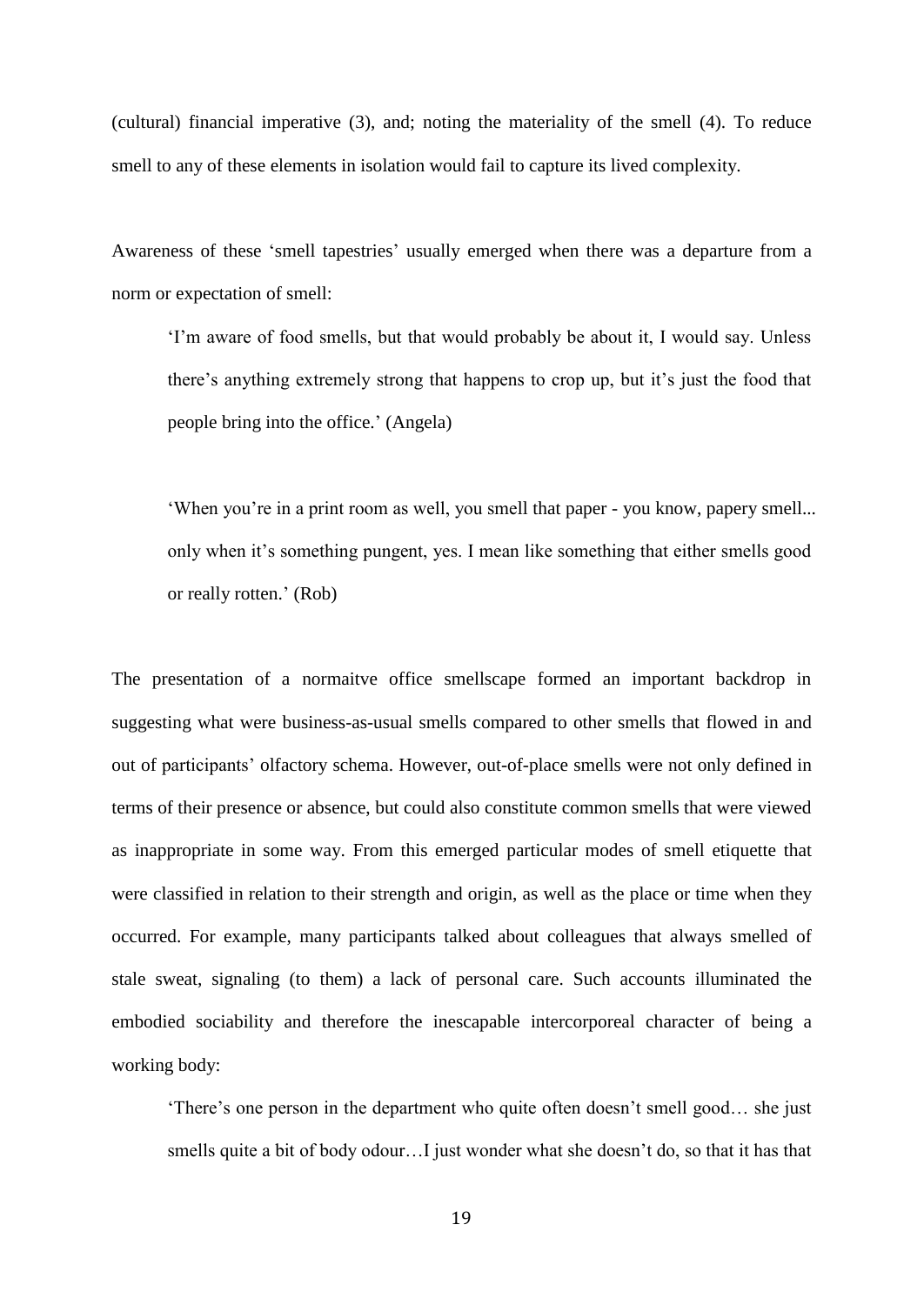much of an impact. You know, like all it takes is for you to shower every day. But maybe some people have a, you know, they have a stronger smell than others, don't they?' (Olivia)

Olivia's interview extract entwines her physical sensation of smell, and the 'smelly' characteristics of the other person. Other interviews revealed smell as being simultaneously somatically and culturally 'read' in relation to legitimate work-related behaviour: if a smell was directly connected to a legitimate job activity, it may be judged differently and carry less negative connotations. These blurred lines of somatic intentionality afforded the possibility of ascribing meaning in a number of ways. For example, it demonstrated that people were extremely busy, under stress, or had been working long hours:

'It reminds me of, like... it's the men I work with and in, like, things, like, departmental monthly meetings where you're all, like, crammed into a room for about two hours and...yes. And I don't know, for some reason that makes men sweat a little bit I think.' (Holly)

'The odd comment about how somebody smells….usually negative; you know, have you smelt so and so today? They honk. But, you know, you don't know what day they've had. Maybe they've had a stressful day, I don't know.' (Harry)

What Holly and Harry highlight is the importance of culture as constituted *within* these relations, and not a discourse simply laid over them. This experience is more than the sum of separate social performances, cultural expectations and biological processes involved in smelling. In other words, smell is not simply a trigger that lies behind a cultural interpretation but serves to constitute the cultural milieu. As such, smell is constitutive in that it is part of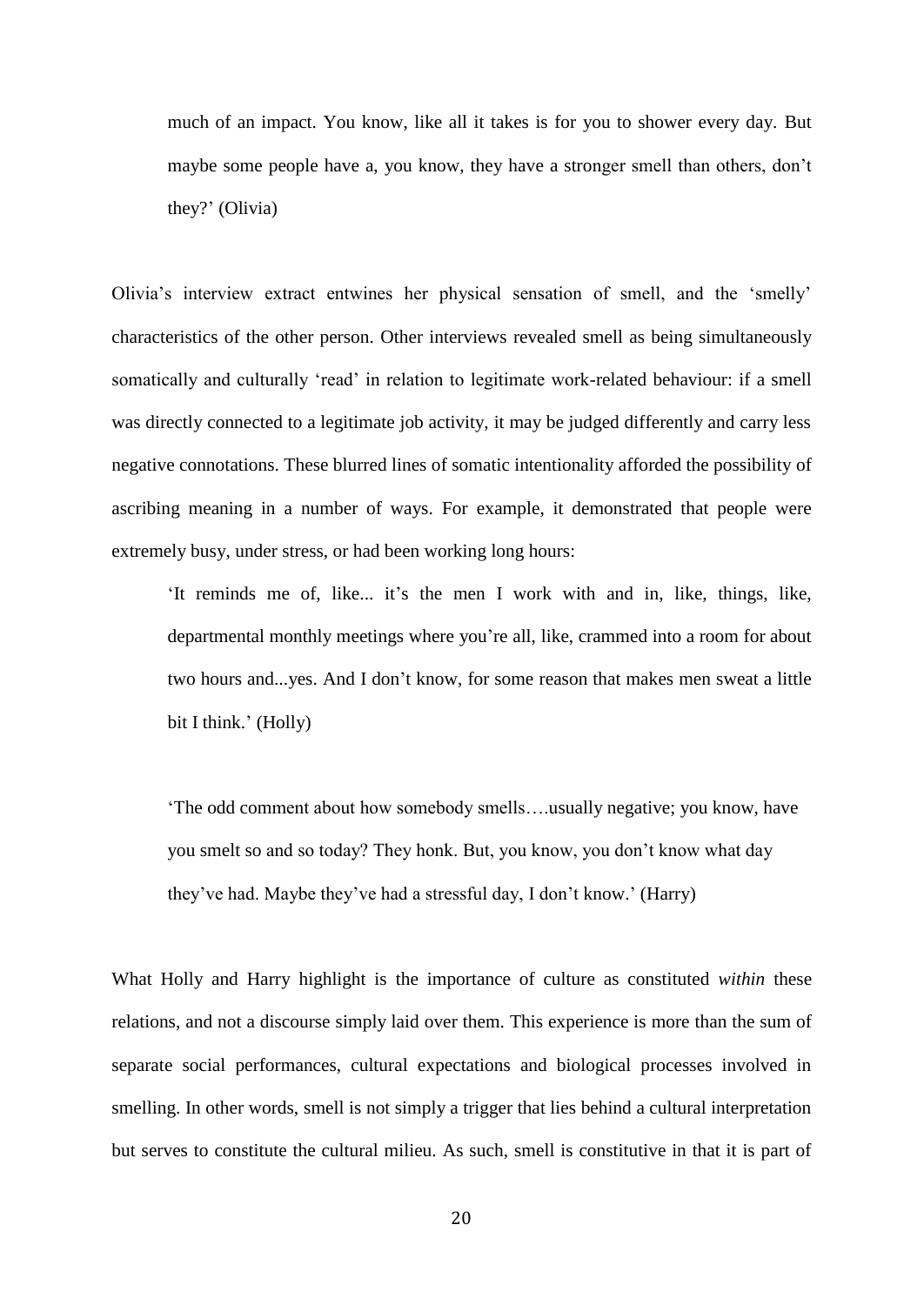the intercorporeal package that suggests 'work is being done here' rather than some other activity. Ambiguity also arises due to the complexity of intercorporeal experience. Sean's account, for example, highlights the ambivalence created through smell encounters where the smell present – including its apprehension as pleasant or unpleasant – cannot be extracted from the reason for its existence:

'A lot of people in my office are quite paranoid about germs, about catching… so we have those like alcohol gels every, like on every desk; and we have like wipes, like sterilising wipes that you can wipe the keyboard with when you get in…that is obviously quite overpowering when someone uses that; a really strong smell…it is a little bit like petrol or nail polish or something that has a slightly  $-1$  wouldn't say appealing – but there is something about it which is nice.' (Sean)

However, in practice, there is often a need to negotiate the ambiguity arising from contextually-specific aroma management and to this end, a number of strategies emerged which appeared to be based on a benchmark of unacceptable smells. One example of this was invoking the idea of professional standards, which meant that all individuals should have an implicit understanding of smell etiquette, as highlighted by Olivia:

'You maybe have, like a sort of, not a responsibility, but you know, just not to make things difficult for people around you. Like, I trump [break wind] a lot, but I wouldn't sit and trump at work, you know, I save it for home, because I wouldn't want to put people through that.' (Olivia)

Inherent in these strategies were both shared cultural understandings of professional histories, negotiated via socially-delineated lines of intentionality and an assumption that all bodies can be maintained and controlled in the same way. While this can be partly explained by social taboos surrounding the attribution of bad smells (Synnott, 1991), it also appeared to be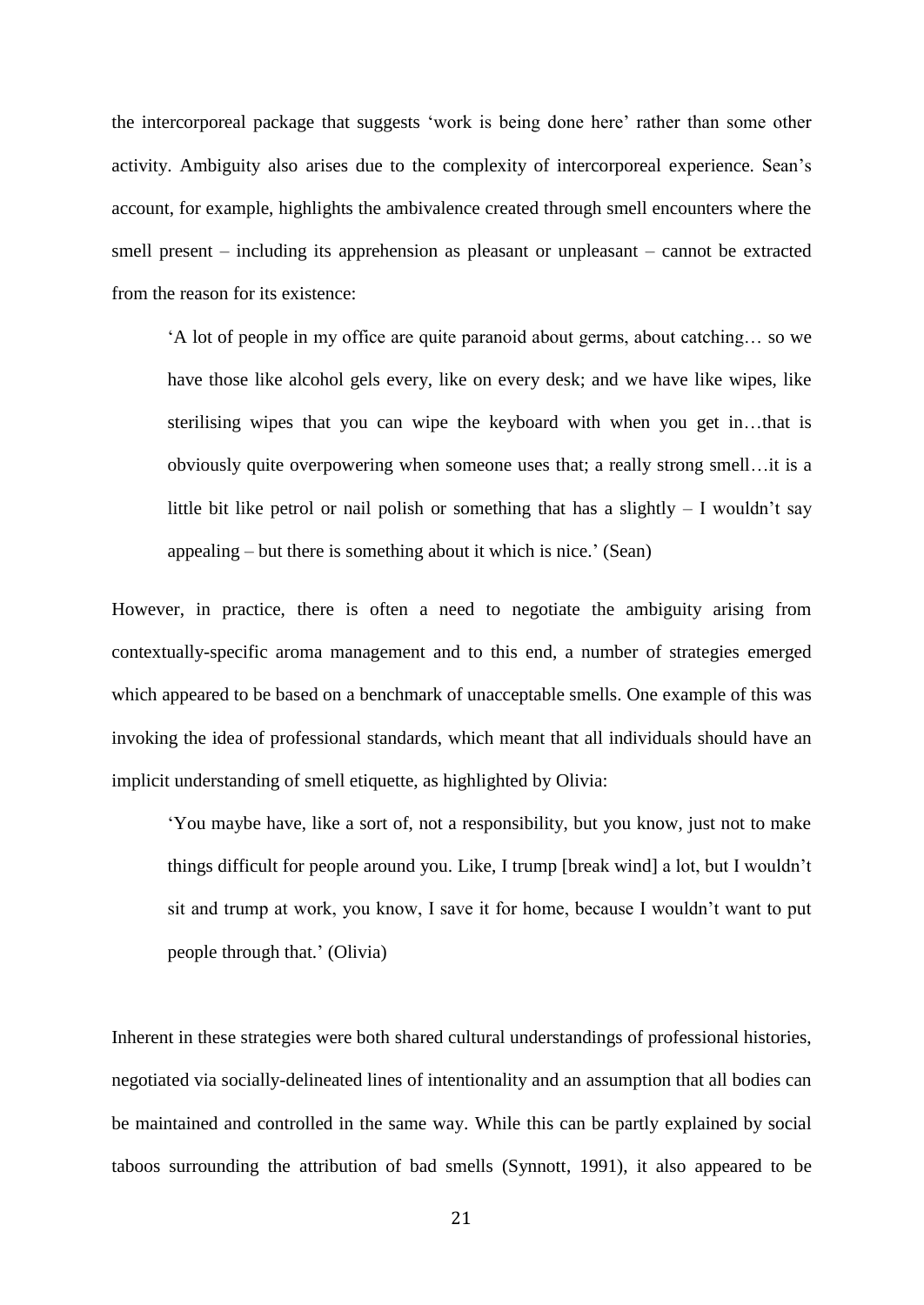justified by participants referring to the ephemeral nature of smell. Once it was 'out there' at a material level there was little that could be done about it. However, intercorporeal necessity dictates that we cannot remain passive to this. Relatedly, participants reported a tension between doing something about smells, whilst avoiding direct confrontation:

'I'd tell other people, like, he stinks. No [I wouldn't do anything] unless it was so bad that you couldn't actually work, then you'd have to do something about it, but it would be very difficult. Maybe go to HR or something… [and say] the guy beside me stinks!' (Angela)

'It's quite anti-confrontational, my work. And if people were going to say something, what they would do is they'd send a circular email to everybody, like, talking in theory about should people eat their lunches at their desks, can they not... They're never, like, Marian, your sandwiches stink. It would always be, like, a circular to everybody, just "FYI, can people be aware…"' (Holly)

The complex negotiations when 'outing' another person's smell were clearly delineated between specific organisational cultures and the intercorporeal necessities of inhalation. However, all accounts suggested that the act of self-moderating the smells that one causes or excretes was itself framed as a moral imperative. Even though it was acknowledged that the individual may not be aware they were breaking the norms of work smells, smell etiquette also forbids talking directly with the person about their personal smell, despite all participants claiming they would want to be told if they smelled themselves. However, just as Hockey's (2009: 485) infantrymen's 'occupational way of seeing…embraces a visual alertness about one's own body and one's peers', smells were always located as part of a collective workforce experience. In other words, it is the smell, and the practices around it, that make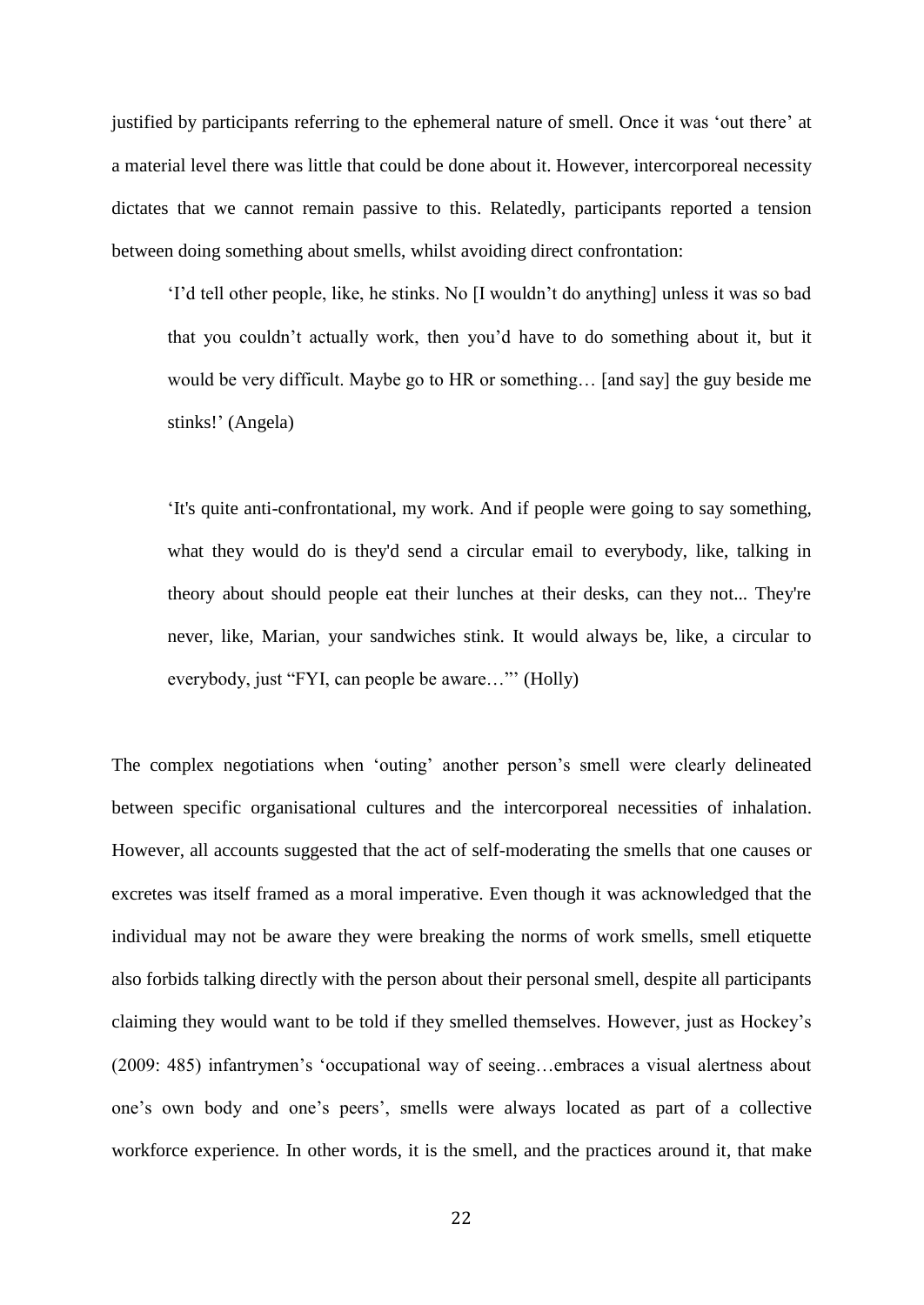up what it means to be 'at work' in an intercorporeal sense. Holly, for example, who worked for a charity, suggests that the smell of the sandwiches (and the subsequent social practices they engendered) were embedded in her diverse workplace which was manifest in both a physical presence in the office of people from a variety of countries and cultures, and a symbol of what the organisation stood for. Cultural inhalation in part constituted the way she experienced work.

#### *Sensual signifiers: openness to the world*

As suggested above, smell as one manifestation of corporeal porosity can be glimpsed through a nexus of individual, cultural, organisational and material elements. Such experiences are never fixed due to the relations between bodies and things, and our reliance on these interrelations to both constitute and make sense of the world. To some extent, 'nose talk' was more powerful for our participants than other sensory devices for communication of feeling, revealing a form of visceral knowing. For example, here in the act of drinking coffee, the smell of coffee also connected to other dimensions of work:

'Day two, 5:13pm(1). I'm just back from a fairly important meeting; I've been working on this for seven to ten days (1). There are some… I can smell the scent of coffee (2). When people normally get that it usually means that we are in for a long  $night(3)$ .  $\ldots$  it's like the old fashioned term "roll up your sleeves"; it kind of means the same now.' (Henrik, Diary recording)

The separation of the smell of coffee from the source of coffee itself (2), results in the aroma taking on the mode of a *sensual signifier* (3)*.* Similar to a material signifier, the substance of the smell (i.e. the odour particles) may have a level of constancy (e.g. most people would recognise the smell as coffee no matter where it was encountered), but its meaning is not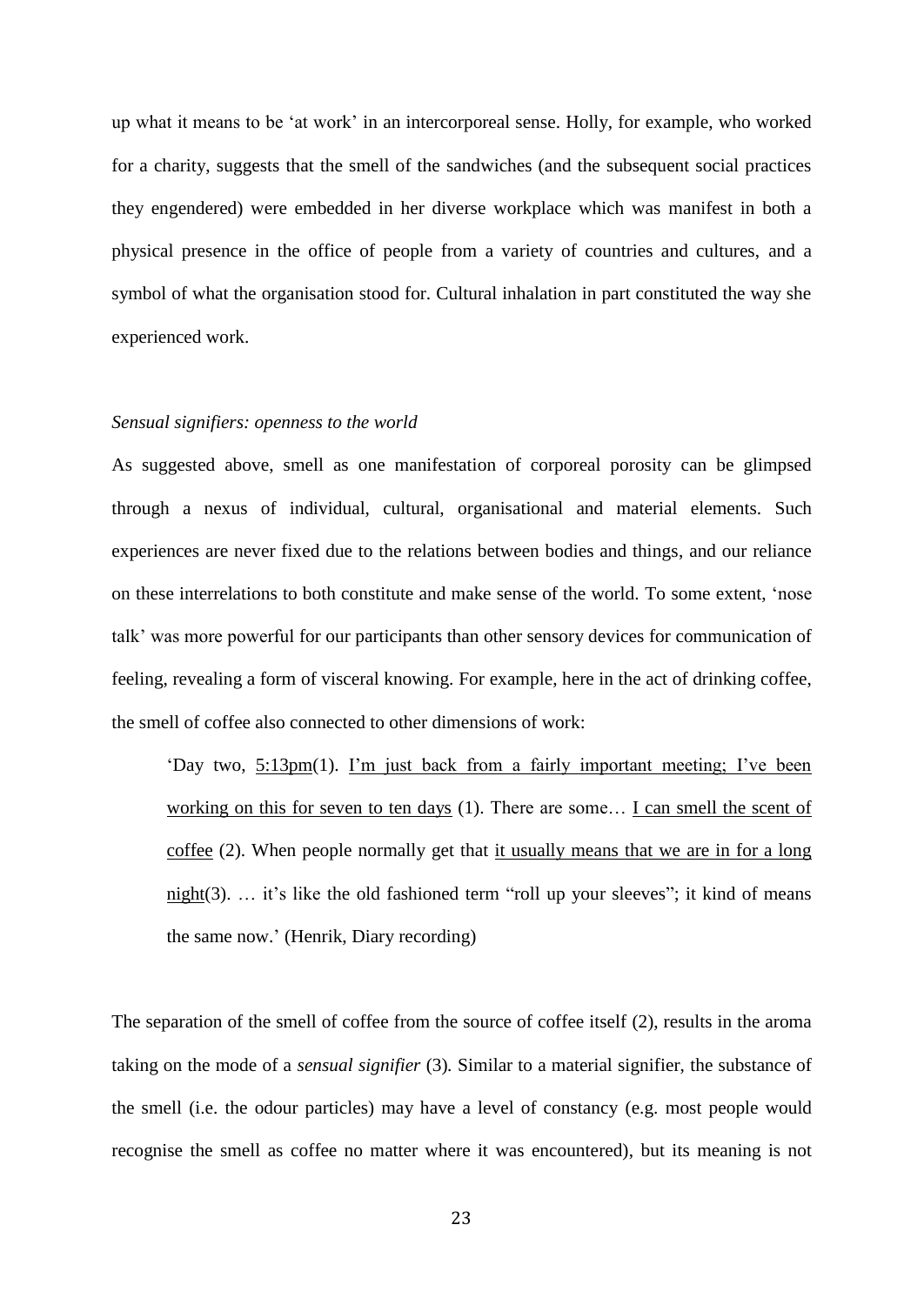fixed because it relies on the socio-historical context and cultural interpretations, in this case the time of  $day - 5:13pm -$  and the relationship to an important project (1). What makes the smell of coffee a sensual signifier (rather than remaining a material one) is its common perception as separate from 'coffee' as a tangible object, whether as beans, ground powder or a hot drink. This is rooted in our participants' experiences of smell where they distinguished between smells and the objects that they emanated from, echoing Ingold's (2011) observation that it is at the surfaces of things that we understand the changing character of matter. However, unlike material signifiers, where a physical object may trick us into considering some stability, the lack of material fixity of *sensual* signifiers means that our relationship with the smell opens up an imagined space that is both socially shared, experientially gained, and mutable.

Situated presence was vital here, suggesting that a series of habituated intercorporeal embodied practices contributes to the routinisation of office life. Each participant's experience of their workplace was made up of a smell tapestry that included the smell of office equipment, people, air circulation patterns (such as windows or air conditioning) and, more significantly, the interaction between these different elements. However, since the experience of these elements was contingent on the presence and movements of different bodies, they were not repetitive routines, but rather recursive, always slightly shifting views on smell in the immediacy of the smelling act. Sensual signifiers are thus essential to the rearrangement and renewal of 'corporeal exchanges' (Weiss, 1999: 2) that take place within and between bodies and the negotiation on what goes in and out of our bodies. This manifested in the orientation of participants in relation to smell, and therefore to the wider social schema. One example of this was locating temporally or spatially orientated experiences: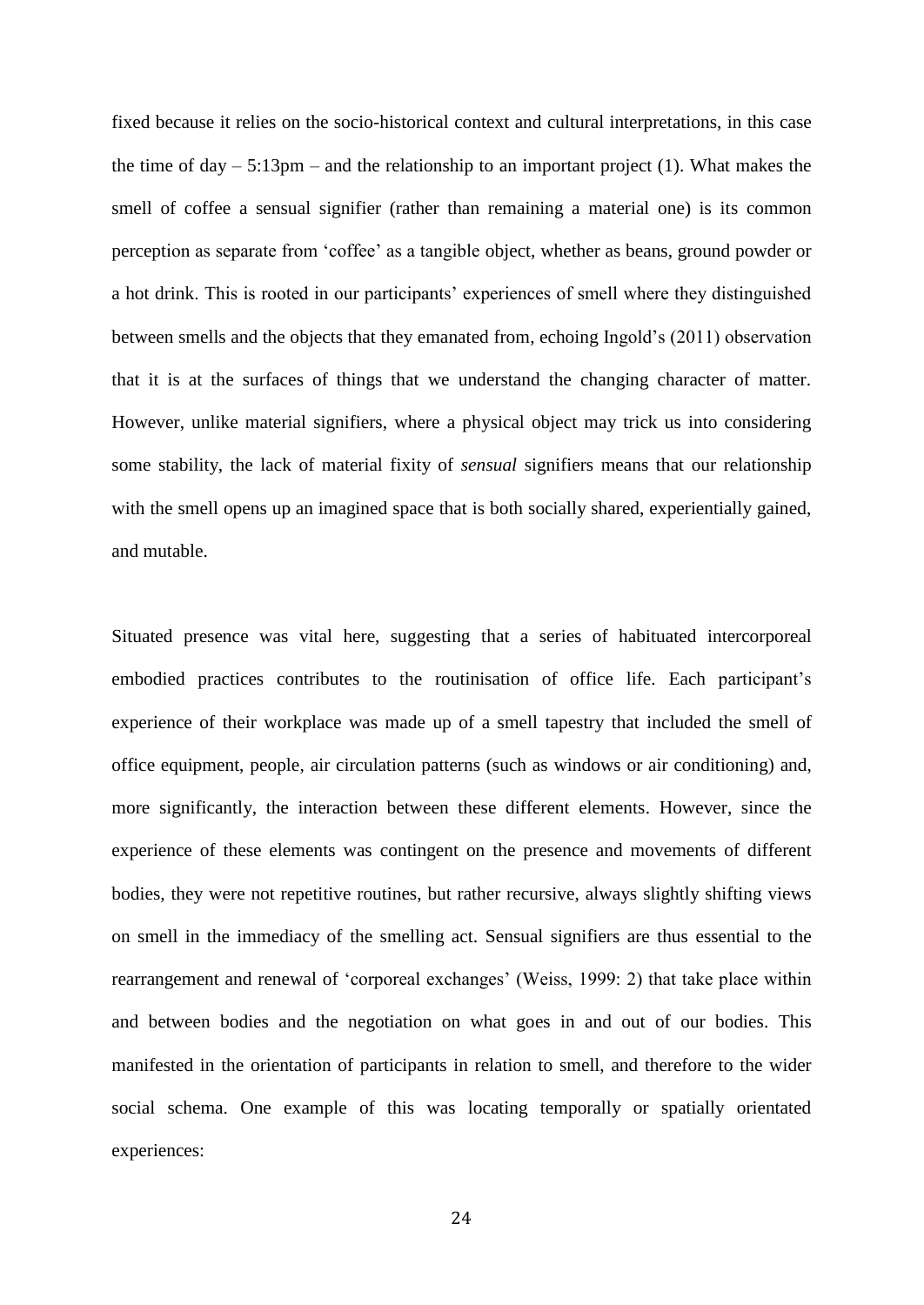'Monday 12:30. I'm sat at my desk and I can smell a lovely smell. It's food. I think somebody's heated up a stew in the microwave. It must be lunchtime. Feeling hungry now.' (Elaine: Diary recording)

[about men's toilets smelling] 'At certain times of the day, like, like, sort of, mid to late morning and after lunch. Some people are really regular as well because I know when they're going to come upstairs.' (Olivia)

'Quite often the girls, when they leave, will put deodorant or perfume on and then… especially on a Friday if they're going out. "Oh, it smells a bit nice in here", you know. Because they're obviously going out somewhere.' (Megan)

Various aromas and the act of smelling them created a web of connections where the habits and behaviours of others, even if undertaken in isolation, collapsed into the experience of those around them, constituting the embodied sociality of the workplace. In this respect, the porosity across and between bodies highlights, *inter alia*, how ritualised activity helps construct group cohesion and community, in a similar way to Flores-Pereira et al.'s (2008) after work drinking rituals. But in our data, it also appeared that sensual signifiers were particularly powerful in doing so within the workplace as they enabled interaction to transcend relations mapped out according to job role, as well as constituting relations beyond work-related teams. For example, many participants recalled talking about food smells to colleagues as a form of social lubricant to ease over working relationships, as explained by Sean: if it is something really nice, people might go "oh, my god, that smells so good", you know, "what is it"; "try and find out".' As Driver (2008: 930) suggests, 'food practices have meaning as well as materiality'. Even though many of our participant's examples were not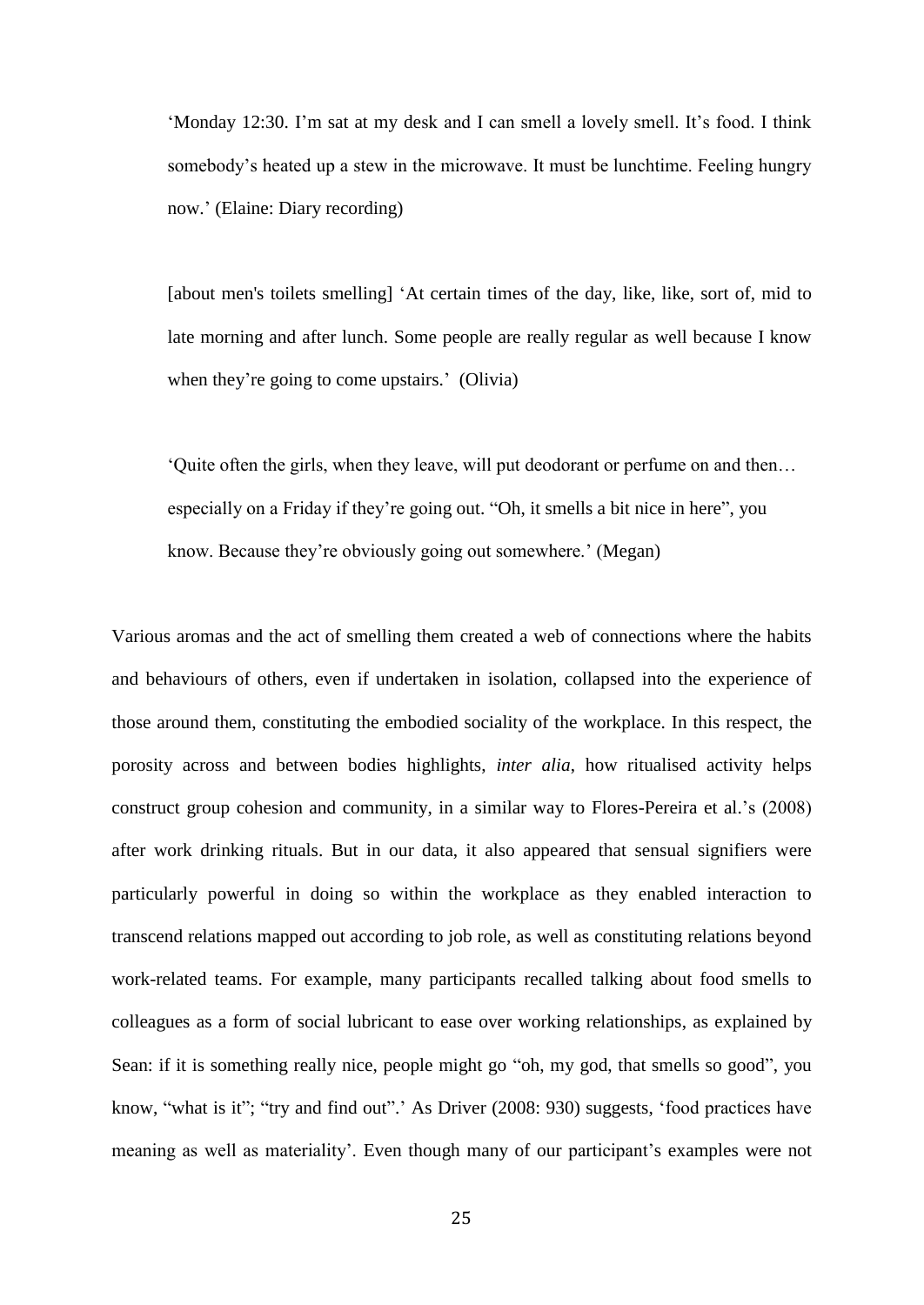directly 'work smells' in terms of being connected to formal tasks and practices, their affinity with other desirable spaces or locations was integral to how they experienced work. This is reminiscent of Flores-Pereira et al.'s (2008: 1020) participants, who drew on different cultural scripts to 'misbehave' – bodily practices that although appeared to be experienced as 'spontaneous, they did not overstep a specific repertoire of physical arrangements'. Similarly, for our participants, whether smelling could be attached to different but nonetheless legitimate settings or behaviours meant that at times smell may not completely transgress but instead only appear as 'a little out of place'.

However, to acknowledge the circular relation between smell as both signifier and material constituent relies on an intercorporeal ontology which occurs as a 'mode of presence and engagement' (Csordas, 1993: 135) - in other words, expression that is never locatable at the level of one individual, experience or object. This is suggested in Keiran's account of a colleague complimenting his room spray:

'It put me in quite a good mood because I thought; it was almost... she was vindicating my choice of fragrance for the room and actually I felt vindicated that it was a good choice, that actually it was pleasant to other people, not just me'.

For Keiran, as with other participants, the ontology of smelling relies on the active constitution of a corporeal porous agent with a 'certain manner of managing the domain of space and time… in short a certain manner of being, in the active sense' (Merleau-Ponty, 1968: 115). Our participants formed, rehearsed and repeated social ties through these relations, embedded in the affective ties created in perfumes, lunches or other aromas.

## **Discussion**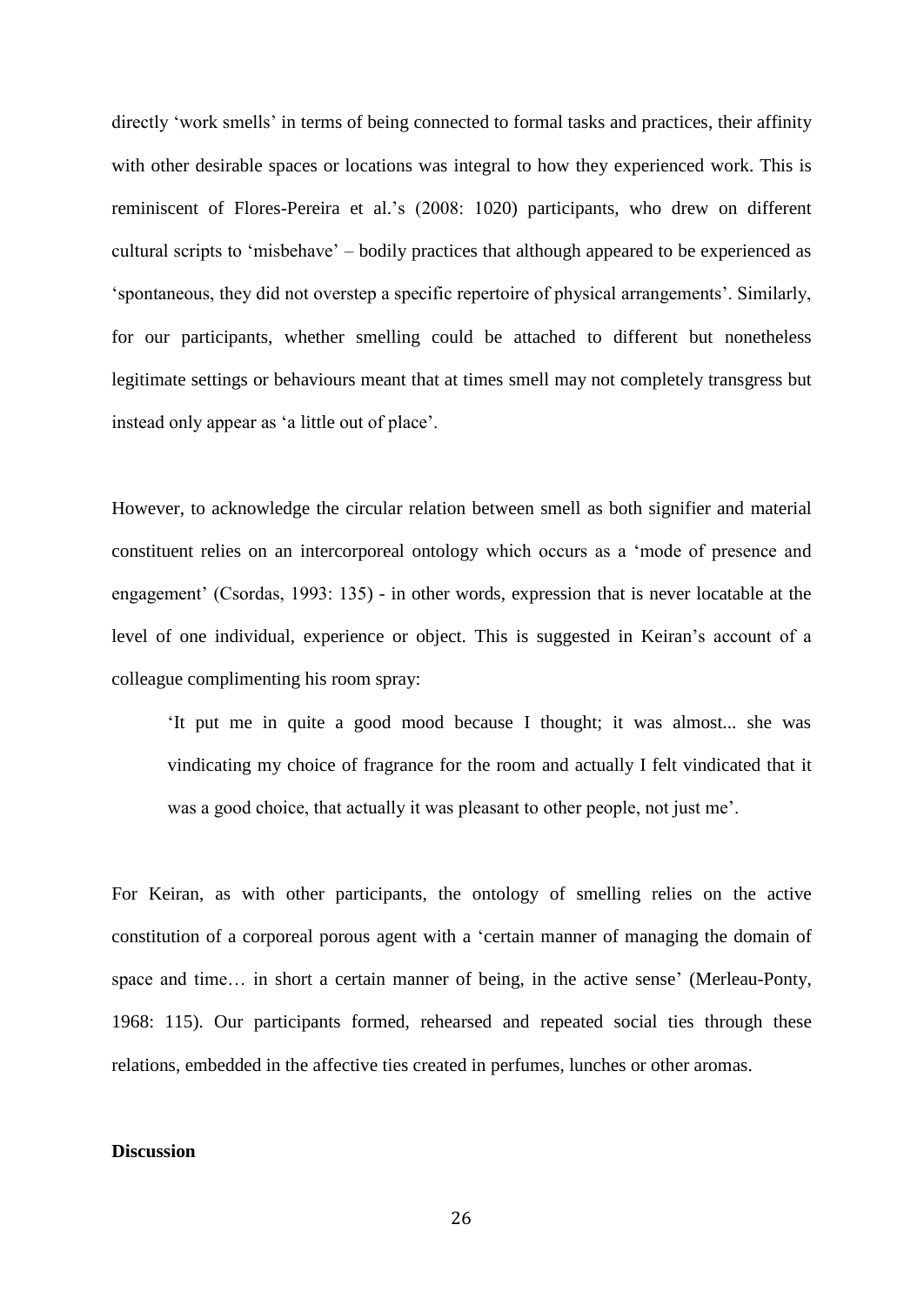To both know the world and be in it requires practical embodied involvement – to smell, to not smell, or to react to a smell. While this often occurs at a pre-reflective level, it is bound up with cultural, historical and experiential understandings to the extent that we are constantly engaged in a mode of 'socially instinctive automatism' (Flores-Pereira et al., 2008: 1023). On the one hand this shapes how bodies are at work which intertwines with organisational requirements and professional objectives; as Cunliffe and Eriksen (2011: 1442) suggest, we can be viewed as ' "creatures" feeling their way around interactions with others, figuring what to say, how to act and how to get things done: sometimes seemingly intuitively, other times more deliberate' (Cunliffe and Eriksen, 2011: 1442). As our data has shown, the 'deliberate' end of the spectrum involves a great deal of labour in itself to negotiate the embodied demands of smelling, or not smelling, and in practices, such as refereeing smelly people and their residues. However, such negotiation is both an ontological and epistemological imperative. While bodily integrity has been aligned with significant bodily events such as transplants to show the 'insistent potential of radically different modes of embodiment' (Shildrick, 2010: 11-12), the term also provides us with a theoretical language to articulate a bodily process that physically enters the working body. By necessity we are always situated within and between relations as a means of knowing, being and acting. The body though necessity must enact organising regimes since it is constituted through the 'open-ended human process of taking up and inhabiting the cultural world, in which our existence transcends but remains grounded in *de facto* situations' (Csordas, 1990: 10 italics added). We would agree with Tomkins and Eatough (2013: 266) that the body sends us 'clues about the meanings and multiplicities of our engagement in the world'. To this we would add that bodily integrity also means that we simultaneously 'push' these clues back into the world through the coordination, interdependence and synthesis of sensual bodies.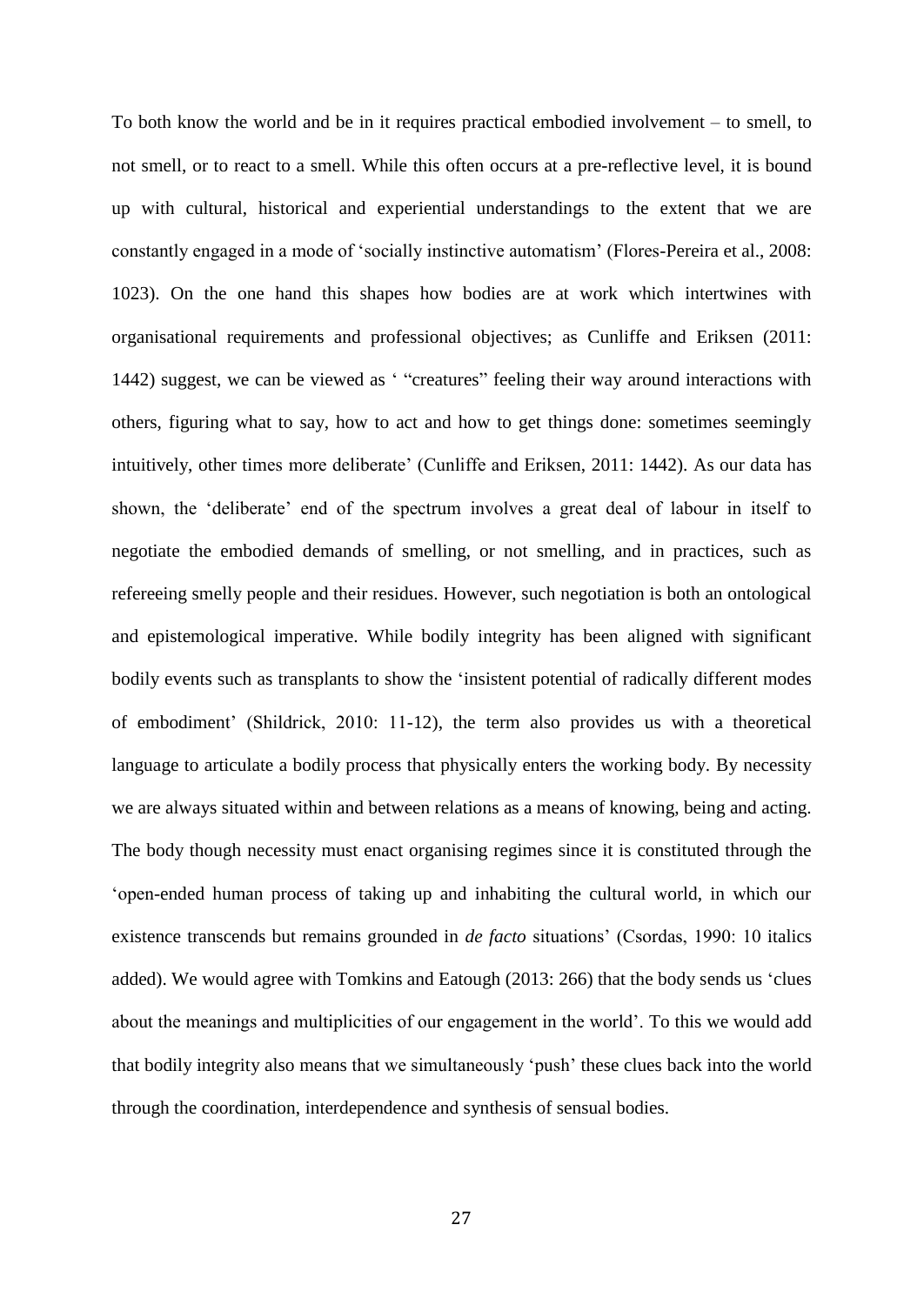The seeping of smell into and from our bodies forms one manifestation of corporeal porosity in day to day office interactions experienced as part of the incumbent need for bodily integrity. This potentially reimagines different facets of organisational life as configured through our permeable corporeal experience. We have therefore extended the growing literature on organisational intercorporeality in an explicitly sensory – and here olfactory – direction to highlight how permeability is involved in a corporeal seeping and secretion and is not simply discursive or theoretically abstract. Just as Hindmarsh and Pilnick's (2007) anesthetists picked up on the actions of other bodies in the conduct of their tasks, and were affected by the presence of others, our participants smell practices were always situated within a consideration of the co-proximity of other bodies, cultural contexts and the materiality of the workplace. Moreover, exploring these dimensions empirically addresses the 'sensory lacuna' (Hockey, 2009: 478) that has hitherto been the case in accounts of office work. Our findings suggest that workplaces – and especially office environments – are not blank smellscapes but heady concoctions of bio-socially produced and understood perfumes, aromas, scents and stinks that form a specific organised smellscape integral to the experience of '*being* at work'.

Smell, as one element of an intercorporeal life that refuses to manifest into a sensible visibility, shows the entanglement of bodies in the production of selfhood, the constitution of how it feels to be a working body, and how we cohere ourselves and others in the course of work in organizations. In a sense, smells are physical indexes of what they also symbolise to people. They are detached and free-floating particles of their source (Waskul and Vannini, 2008), sensual signifiers of the enacted routines peculiar to particular settings. As Martin's study of care home workers and residents (2002: 867) suggests, sensual signifiers can result in an enacted 'conception of bodies – as strong or weak, able or disabled, touchable or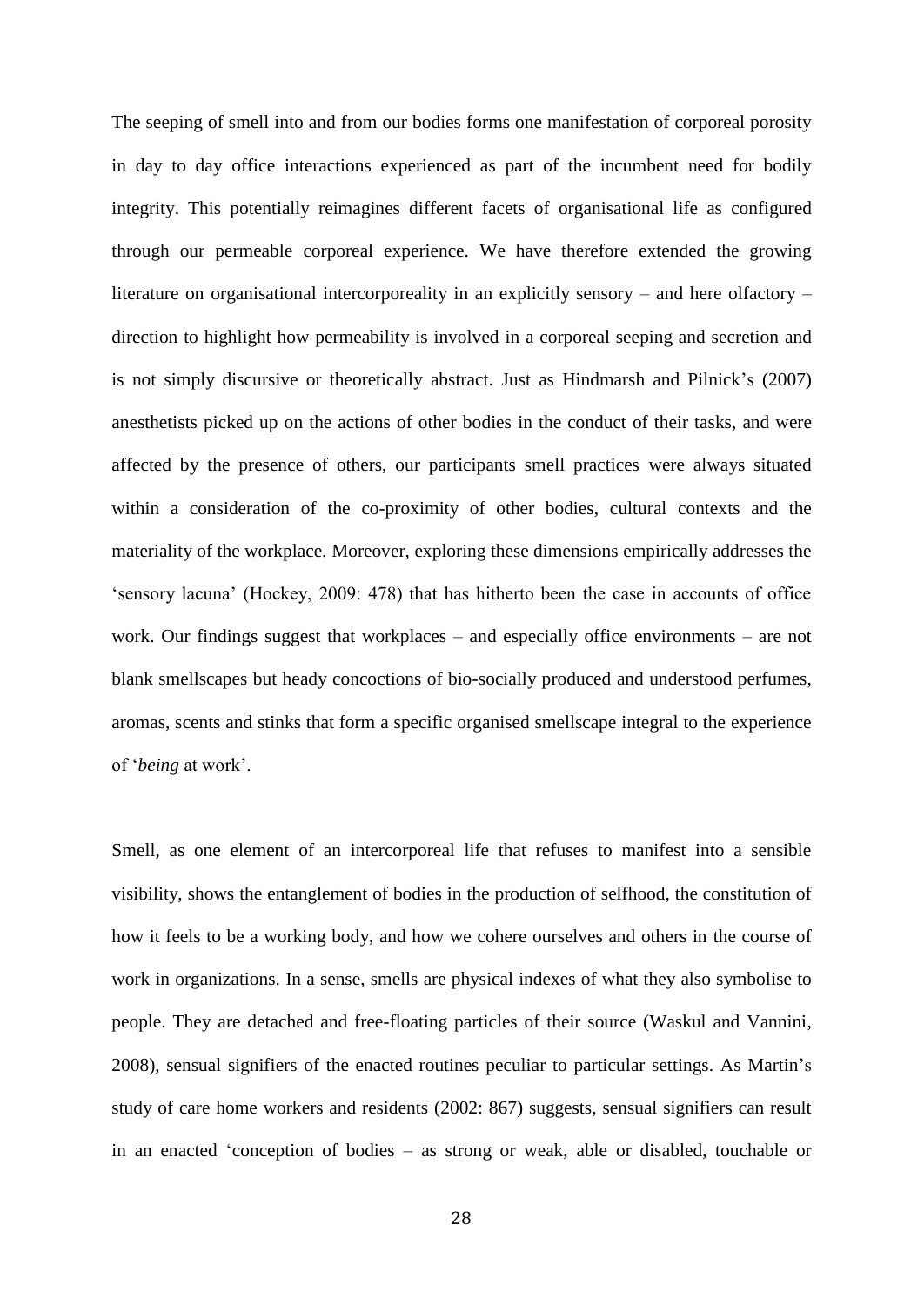untouchable, clean or dirty, fair or foul smelling – in ways that [shape] residents' perceptions, experiences, and feelings.' However, attention to smell also provides a route to a fuller, more sensual human explanation of the micro-processes that buzz between us as bodies who organise, highlighting the ongoing necessity of bodily integrity as we assert our coherence as a body-amongst-other-bodies. The context of work is important here, with smell revealing the facticity of the bodily blend between personal and social. To this extent, 'individual and collective narratives are implicate[d]' in creating organisational realities (Cunliffe and Coupland, 2012: 68). For example, smells as signifying the time of day (say, 12 noon) and hunger were indistinguishably experienced, which elicited a culturally articulated resolve (lunch).

Verbeek and van Campen (2013: 138) suggest that 'every (sub)culture has its own collective olfactory memory' and the lingering expectation by participants that professional work does not smell suggested that, unlike Hockey's (2009) infantrymen who 'switched on', office work initially assumed the need to sensually 'switch off' in order to perform at work. In one sense this can be read as a sensual manifestation of Weber's impersonalised bureaucracy operating 'without regard for person' (Weber, 1968: 975) or more recently the fluidity, transience and the 'until further notice' orientation which is characteristic of contemporary capitalism (Bauman, 1998). A workplace that does not smell is bland and empty in a similar vein to the depersonalised, open-plan and clear-desk office environments that characterise many people's workplace experiences (see Warren 2006). You cannot get too attached to it, or to anything in it. You can make no mark on it, it makes no mark on you and it is not 'yours'. However, on further exploration, drawing on sensual methodologies helps us to glimpse the numerous olfactory orders at play that both affirm and transgress norms of smell etiquette and expectations. These accounts can tell us much about how social fabrics of the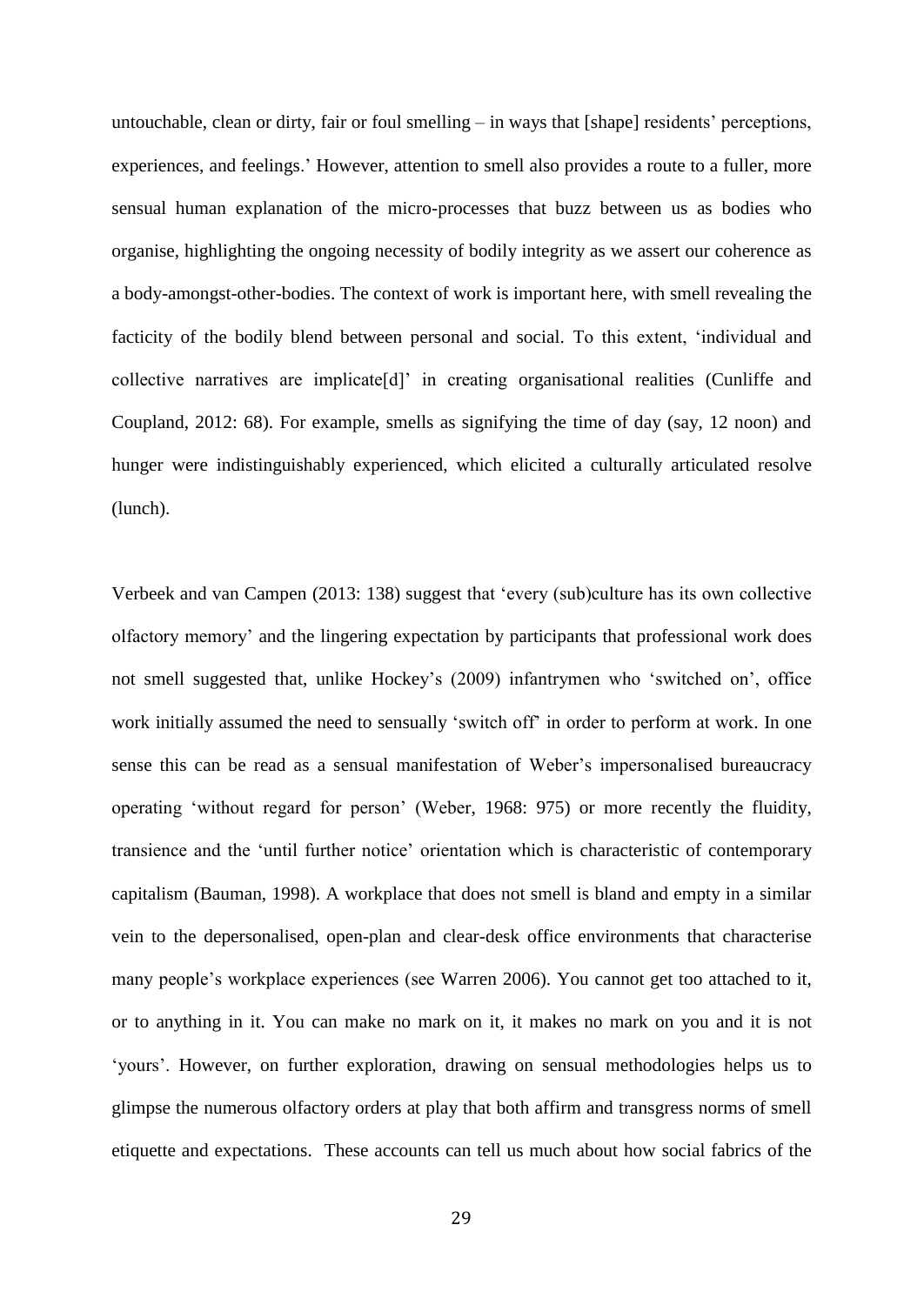workplace are constructed and maintained within the conditions of embodied subjectivity. Similar to Haynes' (2008: 339) study of female accountants' experience of pregnancy, for our participants, at the intersection of organisation and smell 'the body impacts more directly on abilities […] to cope with all the expectations leveled at them'. Smell resulted in individuals having to negotiate the line between professional conduct as inscribed by discourses and organisational practices, and their lived embodied experience of feelings and desires surrounding hunger, bodily functions, breathing in other bodies, immediate reactions to strong or overpowering aromas, and disgust in not liking particular smells. To accept a *fully* human working body - senses, smells and all - is to accept the unbounded, messy, unpredictability of employees, foregrounding the constantly active and intercorporeal character of embodied organisational lives.

# **Conclusion**

We accept that to *write* about corporeal porosity is to ultimately limit it to a textual reduction that only offers a glimpse of the embodied processes at play, echoing broader methodological debates surrounding the politics of representation when researching sensual life (c.f. Mason and Davies, 2009). However, acknowledging the importance of smell as an intercorporeal phenomenon gets to the heart of many fundamental quandaries that challenge our view of organisational life and organisational beings as somehow ontologically distinct or separable from each other, *prima facie*. Understanding one phenomenon - smell - helps to consider the moving, dynamic, lived experience of work as not only intersubjective but about negotiating the material and ontological boundaries of our existence. The inherent and inevitable reciprocity of feelings and actions are always inhaled through, within and across bodies and subsequently craft work experience. It also provides a conceptual and empirical way of breaking through the assumption of the disembodied worker and acknowledging the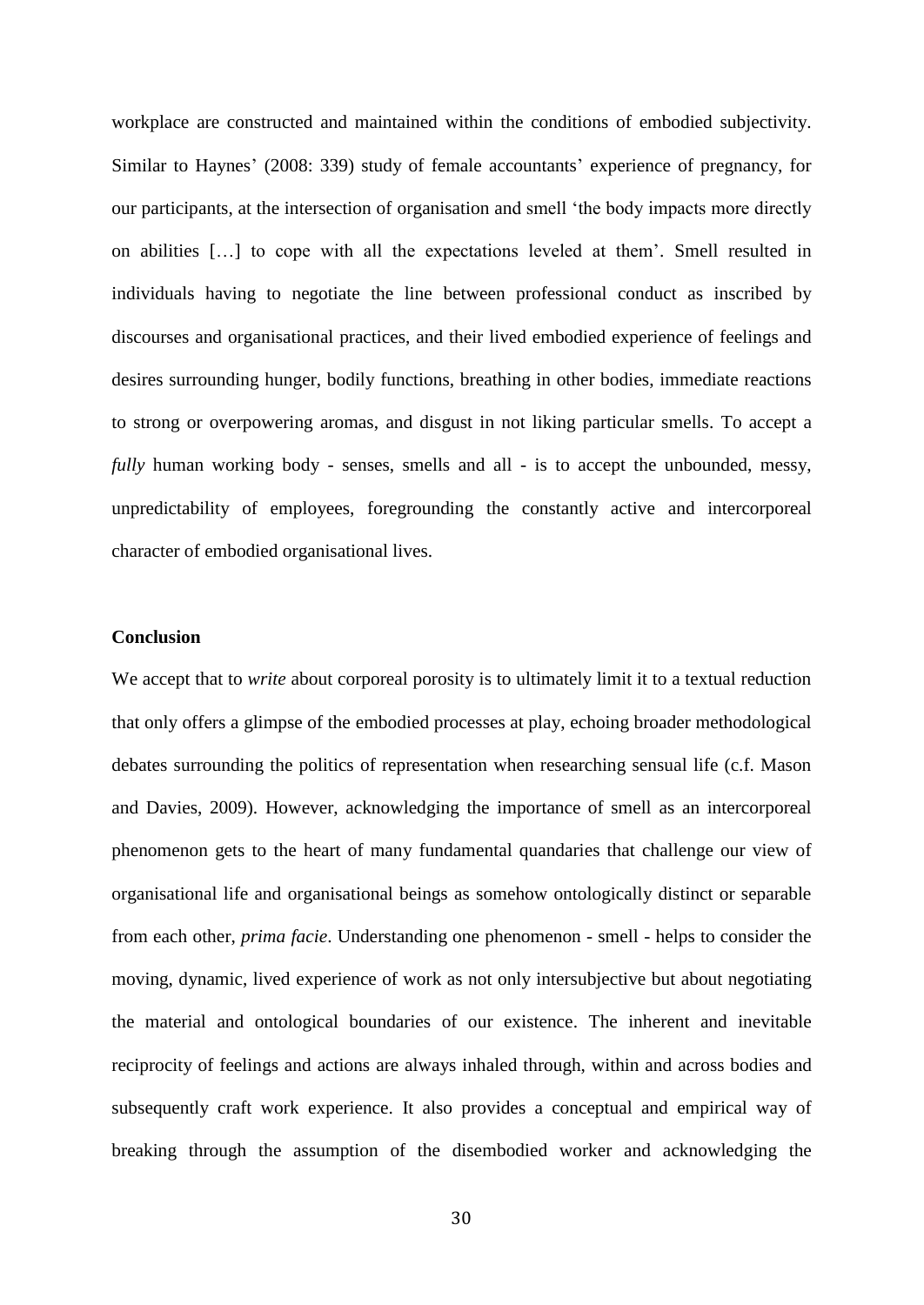intercorporeal creativity involved in negotiating working life. What we have unpacked here at least gives some form to the fleeting experiences of diffuse, taken-for-granted senses of rightness, understanding and smooth functioning in workplace life. To bring it to matter, we acknowledge how the spontaneity that partly forms bodily integrity in our day to day experience of work involves the entanglement of biology, history, environment, emotion, memory and social order – all in a sniff.

## **References**

Abram D (1996) *The Spell of the Sensuous.* New York: Vintage Books.

Bauman Z (1998) *Work, Consumerism and the New Poor.* Oxford: Blackwell.

Classen C (1997) Foundations for an anthropology of the senses. *International Social Science Journal* 49(153): 401-412.

Classen C, Howes D and Synnott A (1994) *Aroma: A Cultural History of Smell*. London: Routledge.

Corbett JM (2006) Scents of identity: Organisation studies and the cultural conundrum of the nose. *Culture and Organization* 12(3): 221-232.

Corbin A (1986) *The Foul and the Fragrant: Odor and the French Social Imagination*. Cambridge MAS: Harvard University Press.

Crossley N (1996) Body-subject/body-power: agency, inscription and control in Foucault and Merleau-Ponty. *Body and Society* 2: 99-116.

Csordas T (1990) Embodiment as a paradigm for anthropology. *Ethos* 18(1): 5-47.

Csordas T (1993) Somatic modes of attention. *Cultural Anthropology* 8(2):135-156.

Csordas T (1999) Embodiment and cultural phenomenology. In: Weiss G and Haber H (eds) *Perspectives on Embodiment*. New York: Routledge, 143-162.

Csordas T (2008) Intersubjectivity and intercorporeality. *Subjectivity* 22 (1): 110-121.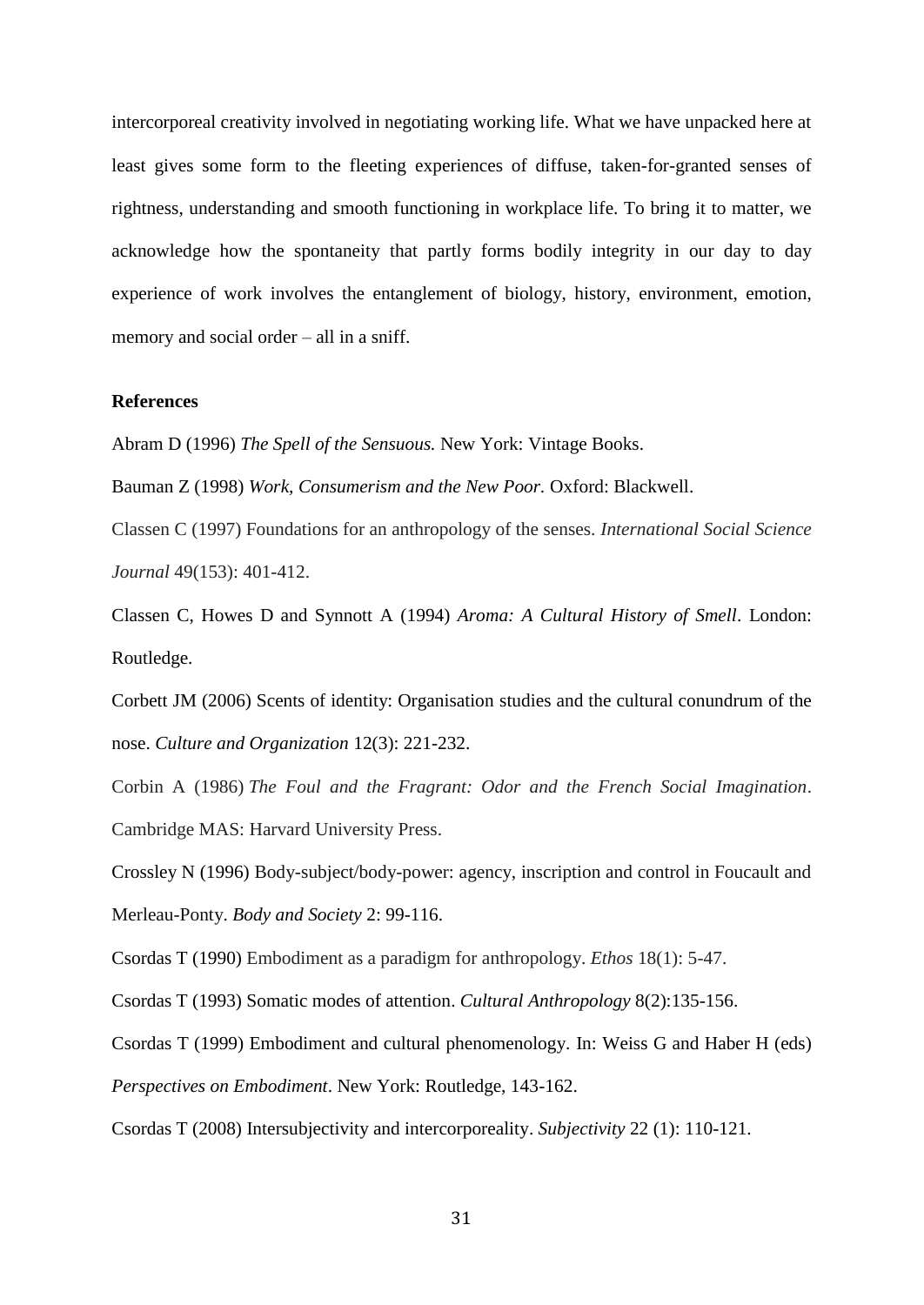Curtis B (2008) I can tell by the way you smell: dietetics, smell, social theory. *Senses and Society* 3(1): 5-22.

Cunliffe A and Coupland C (2012) From hero to villain to hero: making experience sensible through embodied narrative sensemaking. *Human Relations* 65(1): 63-88.

Cunliffe A and Eriksen M (2011) Relational leadership. *Human Relations* 64(11): 1425-1449.

Dale, K. (2001) *Anatomising Embodiment and Organisation Theory*. Hampshire: Palgrave.

Davies BJ, Kooijman D and Ward P (2003) The sweet smell of success: olfaction in retailing. *Journal of Marketing Management* 19(5-6): 611-627.

Driver M (2008) Every bite you take... food and the struggles of embodied subjectivity in organizations. *Human Relations* 61(7): 913-934.

Drobnick J (2006) Introduction: olfactocentrism. In: Drobnick J (ed) *The Smell Culture Reader.* Oxford: Berg, 1-12.

Fine G (1996) *Kitchens: The Culture of Restaurant Work*. Berkeley: University of California Press.

Flores-Pereira MT, Davel E and Cavedon NR (2008) Drinking beer and understanding organizational culture embodiment. *Human Relations* 61(7): 1007-1026.

Gabor E (2013) 'Tuning' the body of the classical musician: an embodied approach to vocational anticipatory socialization. *Qualitative Research in Organizations and Management: An International Journal* 8(3): 1-22.

Gell A (1977) Magic, perfume, dream… In: Lewis I (ed.) *Symbols and Sentiments: Cross-Cultural Studies in Symbolism*. London: Academic Press, 25-37.

Haynes K (2008) (Re) figuring accounting and maternal bodies: the gendered embodiment of accounting professionals. *Accounting, Organizations and Society* 33(4): 328-348.

Herz RS (2003) The effect of verbal context on olfactory perception. *Journal of Experimental Psychology: General* 132(4): 595-606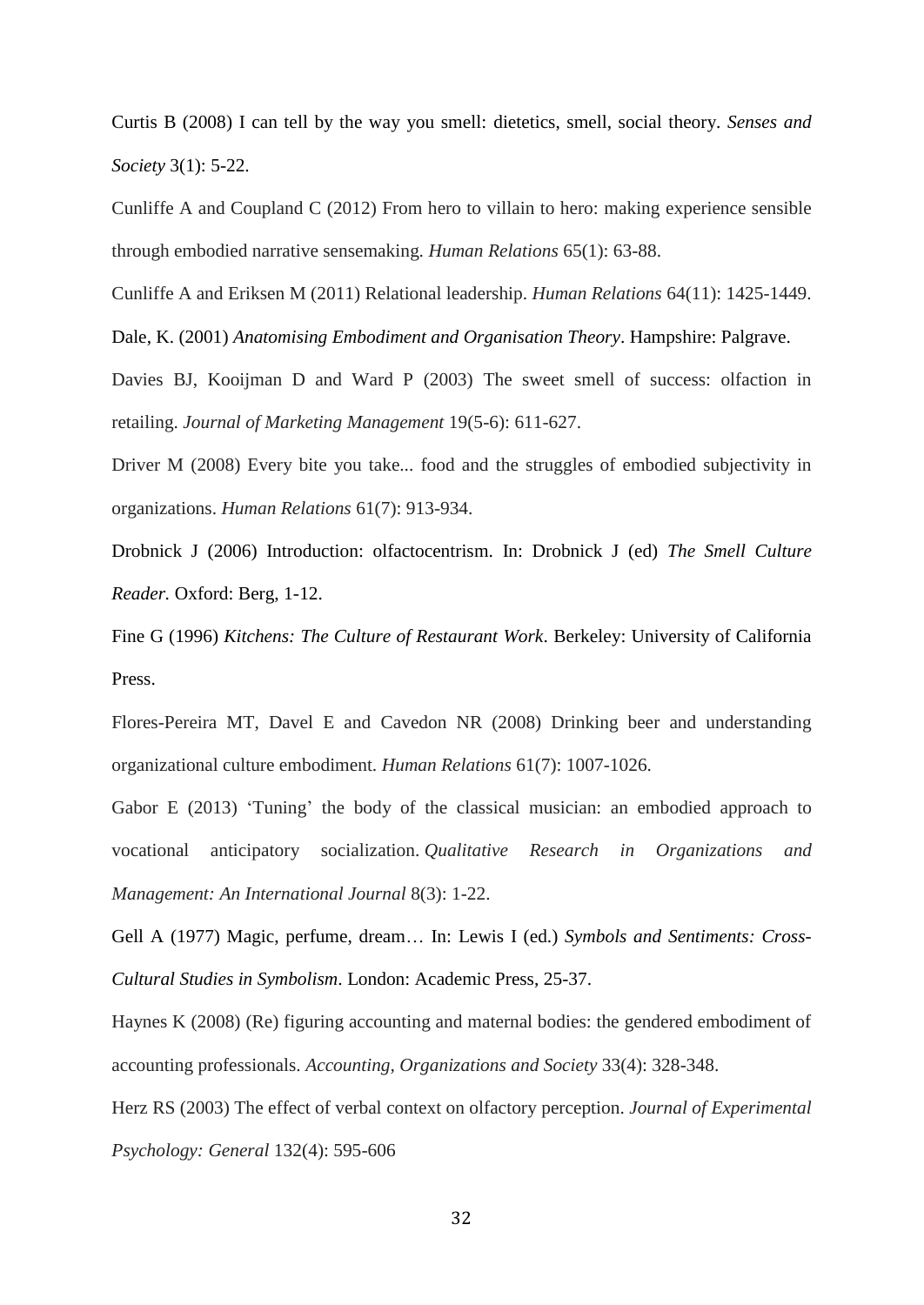Hindmarsh J and Pilnick A (2007) Knowing bodies at work: embodiment and ephemeral teamwork in anaesthesia. *Organization Studies* 28(9): 1395-1416.

Hockey J (2009) 'Switch on': sensory work in the infantry. *Work Employment and Society* 23(3): 477-493.

Hockey J and Allen-Collinson J (2009) The sensorium at work: the sensory phenomenology of the working body. *Sociological Review* 57(2): 217–39.

Holt R and Sandberg J (2011) Phenomenology and organization theory. *Research in the Sociology of Organizations* 32: 215-249.

Howes D (2010) *Sensual Relations: Engaging the Senses in Culture and Social Theory*. Ann Arbor: University of Michigan Press.

Ingold T (2011) *Being Alive: Essays on Movement, Knowledge and Description.* London: Routledge.

Jervis L (2001) The pollution of incontinence and the dirty work of caregiving in a US nursing home. *Medical Anthropology Quarterly* 15(1): 84-99.

Kavanagh D (2004) Ocularcentrism and its others: a framework for metatheoretical analysis. *Organization Studies* 25(3): 445-464.

Lindstrom M (2010) *Brand Sense: Sensory Secrets Behind the Stuff we Buy*. London: Kogan.

Low K (2005) Ruminations on smell as a sociocultural phenomenon. *Current Sociology*  53(3): 397-417.

Lyon D and Back L (2012) Fish and fishmongers in a global city: socio-economy, craft, and social relations on a London market. *Sociological Research Online* 17(2): http://www.socresonline.org.uk/17/2/23.html.

Martin P (2002) Sensations, bodies, and the 'Spirit of a place': aesthetics in residential organizations for the elderly. *Human Relations* 55(7): 861–885.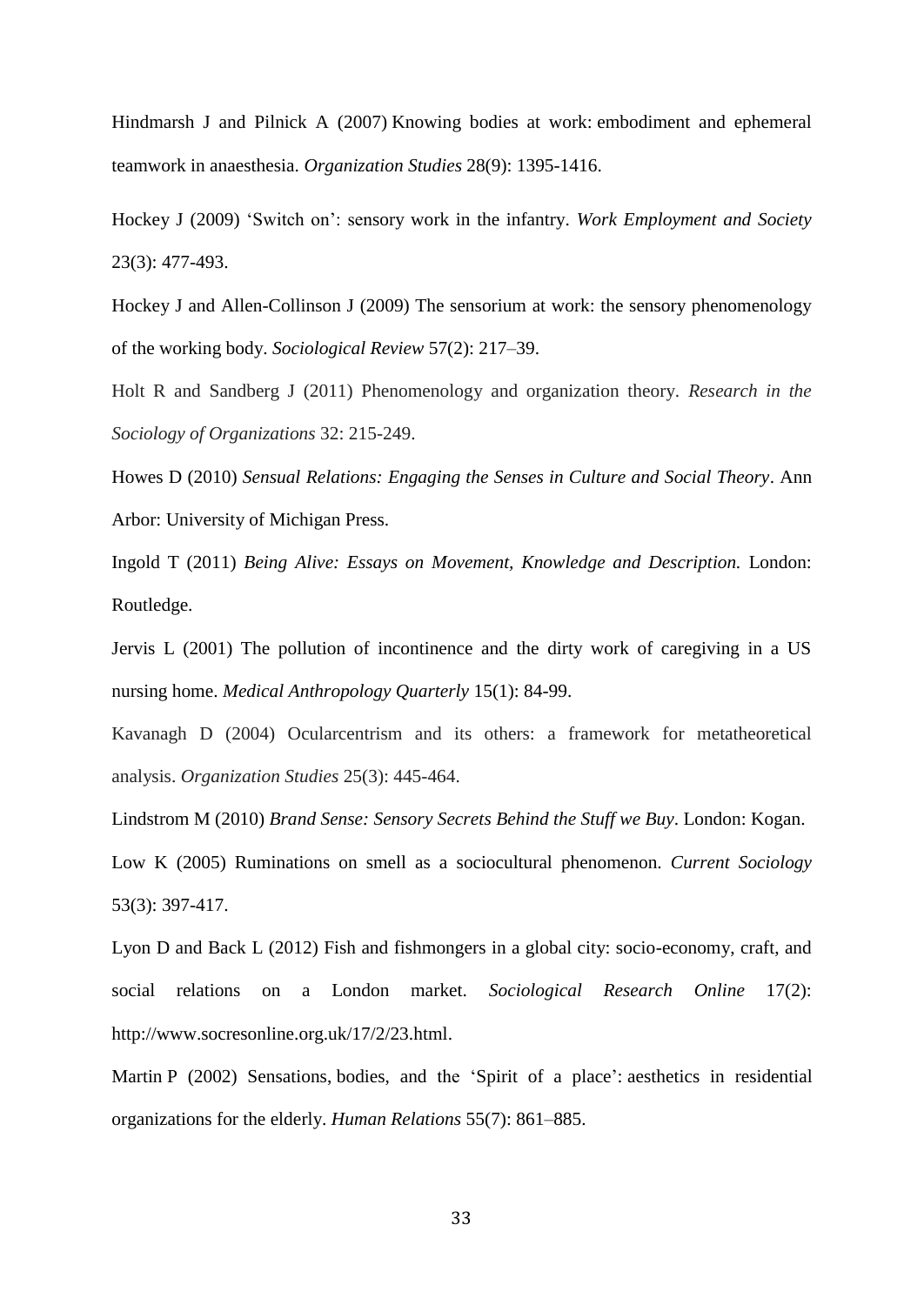Mason J and Davies K (2009) Coming to our senses? A critical approach to sensory methodology*. Qualitative Research* 9(5): 587-603.

Merleau-Ponty M (1968) *The Visible and the Invisible*. Trans. Lingis A. Evanston: Northwestern University Press.

Morrin M (2010) Scent marketing: An overview. In: Krishna A (ed.) *Sensory Marketing*: *Research on the Sensuality of Products*. London: Routledge, 75-86.

Ong W (1969) World as view and world as event*. American Anthropologist* 71(4): 634-647. Palmer R (1993) In bad odour: smell and its significance in Medicine from antiquity to the seventeenth century. In: Bynum WF and Porter R (eds) *Medicine and the Five Senses*. Cambridge: Cambridge University Press, 61-68.

Pink S (2009) *Doing Sensory Ethnography*. London: Sage.

Porteous JD (1985) Smellscape. *Progress in Physical Geography* 9(3): 356-378.

Radcliffe-Brown AR (1946) *The Andaman Islanders.* New York: The Free Press.

Rasmussen S (1999) Making better "scents" in anthropology: Aroma in Tuareg sociocultural systems and the shaping of ethnography. *Anthropological Quarterly* 72(2): 55-73.

Seigworth G and Gregg M (2010) An inventory of shimmers. In: Gregg M and Seigworth G (eds) *The Affect Theory Reader.* Durham and London: Duke University Press, 1-25.

Senses and Society (2006) Introducing sensory studies. *Senses and Society* 1(1): 5-7.

Shepherd GM (2005) Outline of a theory of olfactory processing and its relevance to humans. *Chemical Senses* 30(suppl 1): i3-i5.

Shepherd J (2010) School tests peppermint aroma to help students concentrate. *The Guardian UK,* 23rd April.

Shildrick M (2010) Some reflections on the socio-cultural and bioscientific limits of bodily integrity. *Body & Society* 16(3): 11-22.